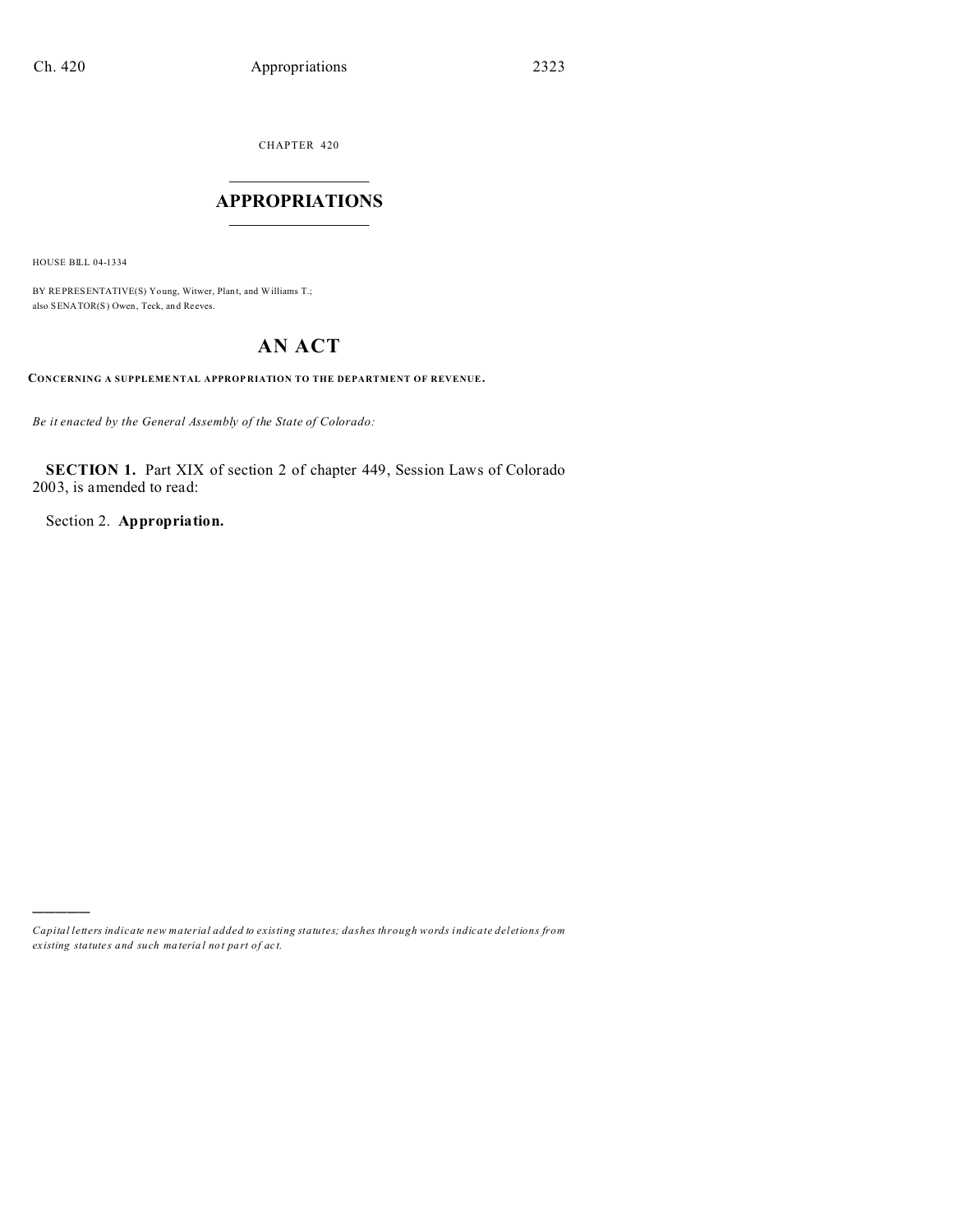| 1 |
|---|
|   |

# Appropriations 2324

|                                 |                           |               |                               |                                                | <b>APPROPRIATION FROM</b> |                                       |                         |
|---------------------------------|---------------------------|---------------|-------------------------------|------------------------------------------------|---------------------------|---------------------------------------|-------------------------|
|                                 | ITEM &<br><b>SUBTOTAL</b> | <b>TOTAL</b>  | <b>GENERAL</b><br><b>FUND</b> | <b>GENERAL</b><br><b>FUND</b><br><b>EXEMPT</b> | CASH<br><b>FUNDS</b>      | CASH<br><b>FUNDS</b><br><b>EXEMPT</b> | FEDERAL<br><b>FUNDS</b> |
|                                 | \$                        | <sup>\$</sup> | \$                            | \$                                             | \$                        | $\mathbb S$                           | \$                      |
|                                 |                           |               |                               | <b>PART XIX</b>                                |                           |                                       |                         |
|                                 |                           |               |                               | <b>DEPARTMENT OF REVENUE</b>                   |                           |                                       |                         |
| (1) EXECUTIVE DIRECTOR'S OFFICE |                           |               |                               |                                                |                           |                                       |                         |
| Personal Services               | 2,424,669                 |               | 1,164,464                     |                                                | $366,197$ <sup>*</sup>    | 894,008 <sup>b</sup>                  |                         |
|                                 |                           |               | 1,110,588                     |                                                | 420,037 <sup>a</sup>      | 894,044 <sup>b</sup>                  |                         |
|                                 | $(35.5$ FTE)              |               |                               |                                                |                           |                                       |                         |
| Health, Life, and Dental        | 2,731,323                 |               | 1,837,923                     |                                                | 94,736                    | $798,664$ <sup>d</sup>                |                         |
|                                 |                           |               | 1,838,176                     |                                                | 89,087°                   | 804,060 <sup>d</sup>                  |                         |
| Short-term Disability           | 104,539                   |               | 59,159                        |                                                | $H,493^\circ$             | $33,887$ <sup>d</sup>                 |                         |
|                                 |                           |               | 59,169                        |                                                | $11,274^{\circ}$          | 34,096 <sup>d</sup>                   |                         |
| Salary Survey and Senior        |                           |               |                               |                                                |                           |                                       |                         |
| <b>Executive Service</b>        | 2,247,594                 |               | 1,506,147                     |                                                | $91,155^{\circ}$          | 650,292 <sup>d</sup>                  |                         |
| Shift Differential              | 153,105                   |               | 46,477                        |                                                | $3,015^{\circ}$           | $103,613^d$                           |                         |
| Workers' Compensation           | 480,954                   |               | 337,312                       |                                                | $13,627$ °                | $130,015$ <sup>d</sup>                |                         |
|                                 |                           |               | 337,351                       |                                                | $12,753^{\circ}$          | $130,850^{\rm d}$                     |                         |
| Operating Expenses              | 662,316                   |               | 445,330                       |                                                | $46,214^{\circ}$          | 170,772 <sup>d</sup>                  |                         |
| Legal Services for 9,379        |                           |               |                               |                                                |                           |                                       |                         |
| hours                           | 570,105                   |               | 376,428                       |                                                | $145,835^{\circ}$         | $47,842$ <sup>d</sup>                 |                         |
| Purchase of Services            |                           |               |                               |                                                |                           |                                       |                         |
| from Computer Center            | 3,494,132                 |               | 3,491,696                     |                                                |                           | $2,436^d$                             |                         |
|                                 | 2,937,240                 |               | 2,934,804                     |                                                |                           |                                       |                         |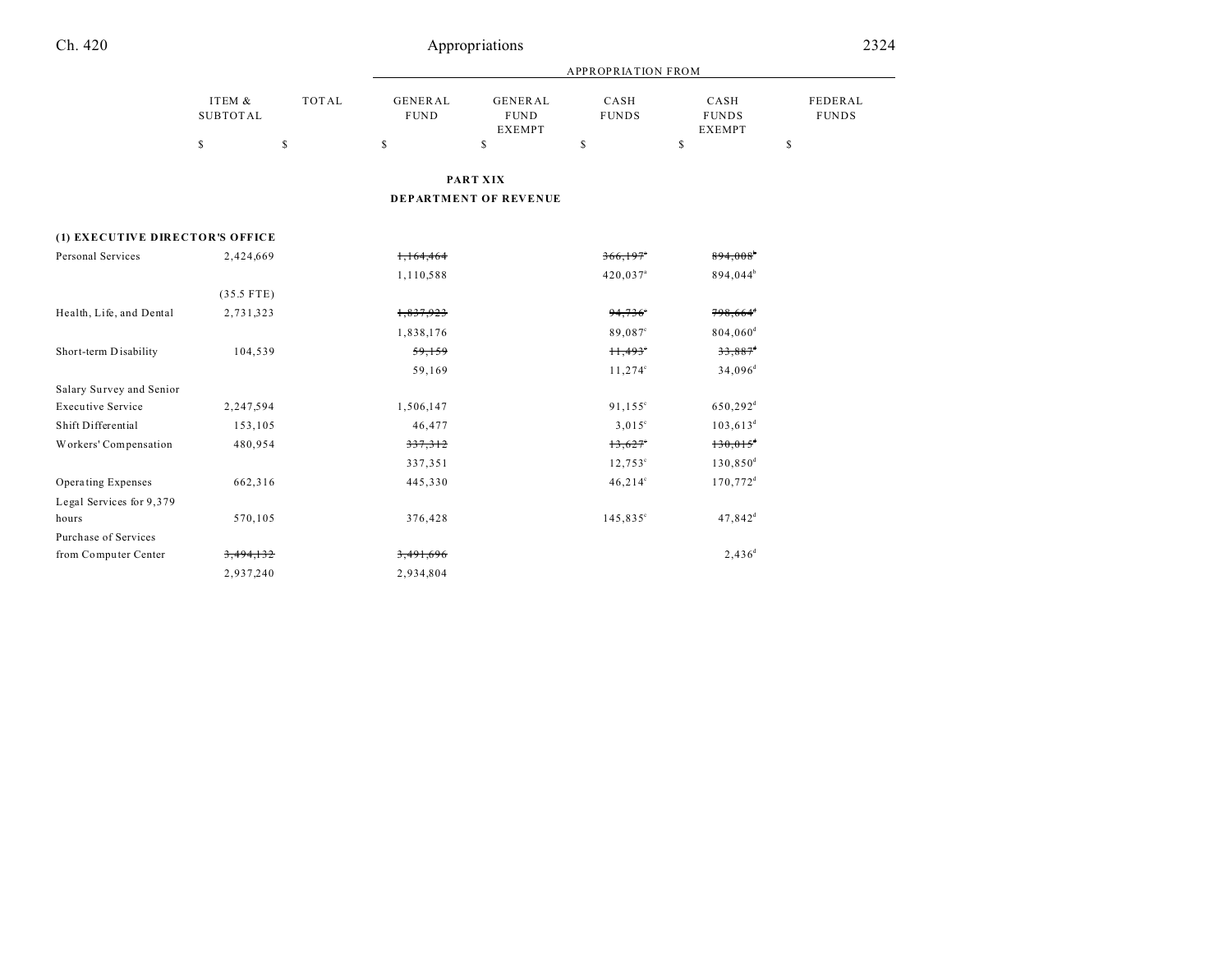| Multiuse Network       |           |              |                   |                          |
|------------------------|-----------|--------------|-------------------|--------------------------|
| Payments               | 1,839,310 | 696,700      | 73,743            | 1,068,863                |
|                        | 1,452,048 | 256,407      |                   | $1,195,641$ <sup>d</sup> |
| Payment to Risk        |           |              |                   |                          |
| Management and         |           |              |                   |                          |
| Property Funds         | 291,600   | 201,129      | 8,614°            | $81,857$ <sup>d</sup>    |
|                        | 279,760   | 194,261      | 5,873°            | $79,626$ <sup>d</sup>    |
| Vehicle Lease Payments | 368,920   | 173,644      | $57,080^\circ$    | $138,196$ <sup>4</sup>   |
|                        | 285,947   | 134,722      | $50,065^{\circ}$  | $101, 160^d$             |
| Leased Space           | 1,781,895 | 1,709,832    | $25,605^{\circ}$  | $46,458$ <sup>d</sup>    |
|                        | 1,386,123 | 1,314,060    |                   |                          |
| Capitol Complex Leased |           |              |                   |                          |
| Space                  | 1,395,285 | 1,095,712    | 62,181            | $237,392$ <sup>d</sup>   |
|                        | 1,448,314 | 1,129,913    | $67,204^{\circ}$  | $251,197^{\rm d}$        |
| Communications         |           |              |                   |                          |
| Services Payments      | 44, 124   | 12,411       | 3,103             | $28,610^{d}$             |
|                        | 52,853    | 12,394       | $29,462^{\circ}$  | $10,997^{\rm d}$         |
| Lease Purchase -- 1881 |           |              |                   |                          |
| Pierce Street          | 795,948   |              | $176,937^{\circ}$ | $619,011^d$              |
| Utilities              | 147,589   | 83,833       |                   | $63,756$ <sup>d</sup>    |
|                        | 132,482   | 56,303       |                   | $76, 179$ <sup>d</sup>   |
|                        |           | 19,533,408   |                   |                          |
|                        |           | 18, 145, 320 |                   |                          |

<sup>a</sup> Of this amount, \$232,341(T) \$286,219(T) shall be from the State Lottery Fund for indirect cost recoveries, \$67,103 shall be from the Liquor Enforcement Cash Fund for indirect cost recoveries, \$66,167 shall be from the Auto Dealers License Fund for indirect cost recoveries, and \$586 \$548 shall be from various sources of cash funds.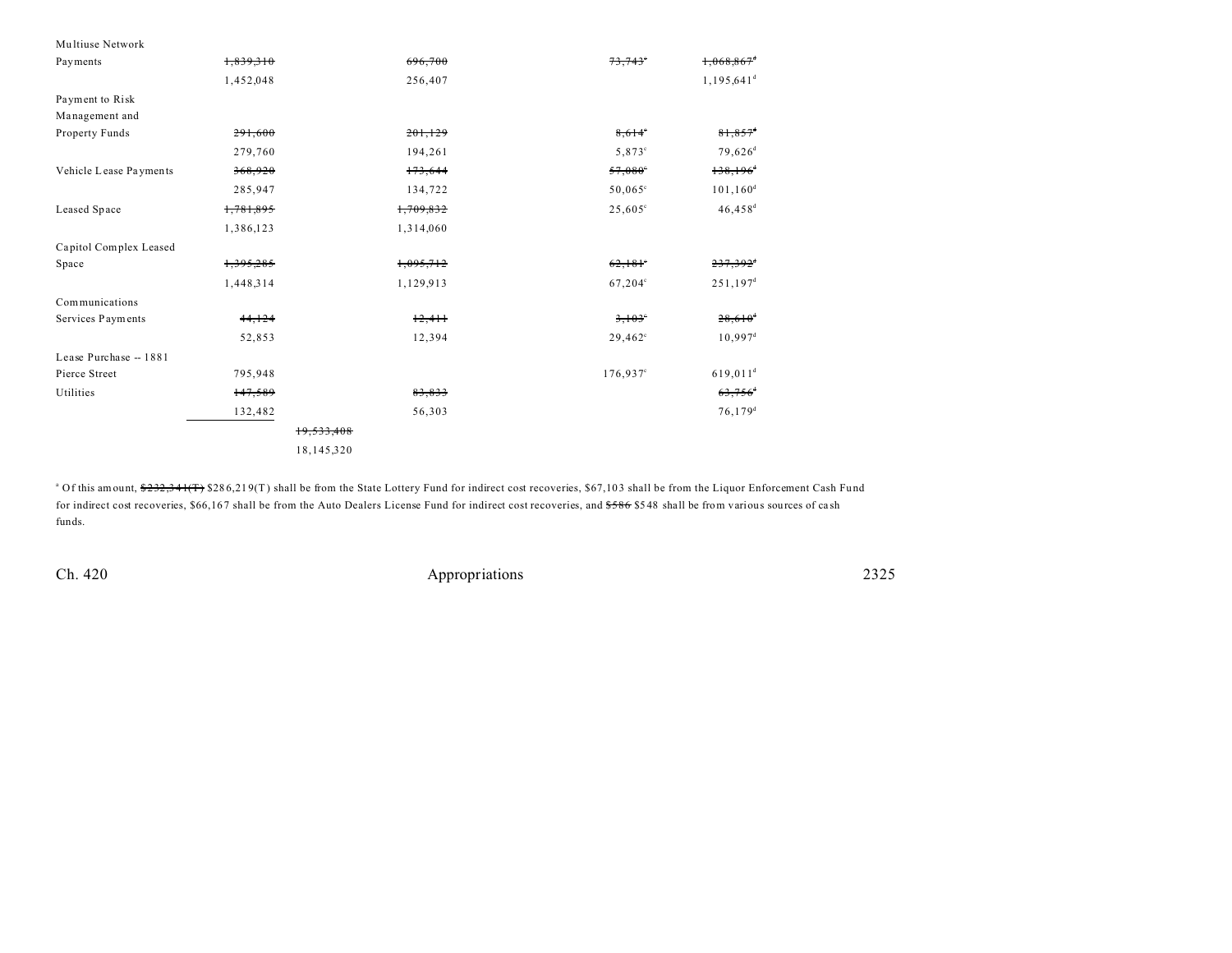|          |       |             |               | <b>APPROPRIATION FROM</b> |               |              |
|----------|-------|-------------|---------------|---------------------------|---------------|--------------|
| ITEM &   | TOTAL | GENERAL     | GENERAL       | CASH                      | CASH          | FEDERAL      |
| SUBTOTAL |       | <b>FUND</b> | <b>FUND</b>   | <b>FUNDS</b>              | <b>FUNDS</b>  | <b>FUNDS</b> |
|          |       |             | <b>EXEMPT</b> |                           | <b>EXEMPT</b> |              |
|          |       |             |               |                           |               |              |

<sup>b</sup> Of this amount, \$425,710 shall be from the Highway Users Tax Fund in the Ports of Entry in the Motor Carrier Services Division of which \$423,813 is for indirect cost recoveries, \$22 7,78 8 shall be from the Colorado State Titling and Registration Account for indirect cost recoveries, \$14 5,37 8(T) shall be from the Limited Gaming Fund for indirect cost recoveries, \$49 ,728 shall be from the Automotive Inspection and Readju stment Account for indirect cost recoveries, \$25,66 6 shall be from the Motorist Insurance Identification Database Account for indirect cost recoveries, \$16,04 1 shall be from a grant from the Tobacco Education, Prevention, and Cessation Program established in Part 8 of Article 3.5, Title 25, C.R.S., for indirect cost recoveries, and  $\frac{27}{57}$ ,  $\frac{27}{37}$ ,  $\frac{27}{37}$  and a be from various sources of cash funds exempt.  $^{\circ}$  Of these amounts,  $\frac{$132,766}{$135,078$$  shall be from the Liquor Enforcement Cash Fund,  $\frac{$128,593}{$130,955$$  shall be from the Auto Dealers License Fund, and \$551,979 \$488,446 shall be from various sources of cash funds.

 $d$  Of these amounts,  $f_1, 0.32, 552$  \$1,032,979 shall be from the Highway Users Tax Fund for the Ports of Entry in the Motor Carrier Services Division,  $f_3$  \$458,838 \$453,354 shall be from the Colorado State Titling and Registration Account,  $\frac{$260,754(T)}{265,024(T)}$  shall be from the Limited Gaming Fund,  $\frac{$73,527}{27,527}$  \$74,371 shall be from the Automotive Inspection and Readjustment Account,  $$70,820$  \$69,981 shall be from the State Lottery Fund,  $$45,997$  \$48,121 shall be from D rivers License Revocation Account,  $\frac{64,426}{4,374}$  shall be from the M otorist Insurance Identification D ata base Account,  $\frac{62,572}{1,576}$  shall be from a grant from the Tobacco Education, Prevention, and Cessation Program established in Part 8 of Article 3.5, Title 25, C.R.S., and  $\frac{22.281,182}{22.374,450}$  shall be from various sources of exempt cash funds.

## **(2) INFORMATION TECHNOLOGY DIVISION176, 177**

| <del>5,365,992</del> | 3,913,191 | $494.570^a$ | $958,231^b$ |
|----------------------|-----------|-------------|-------------|
| 5,351,505            | 3,898,704 |             |             |
| $(79.6$ FTE)         |           |             |             |
| 652,532              | 652,532   |             |             |
|                      |           |             |             |
|                      |           |             |             |
| 95,887               | 16,936    |             | 78,951      |
|                      |           |             |             |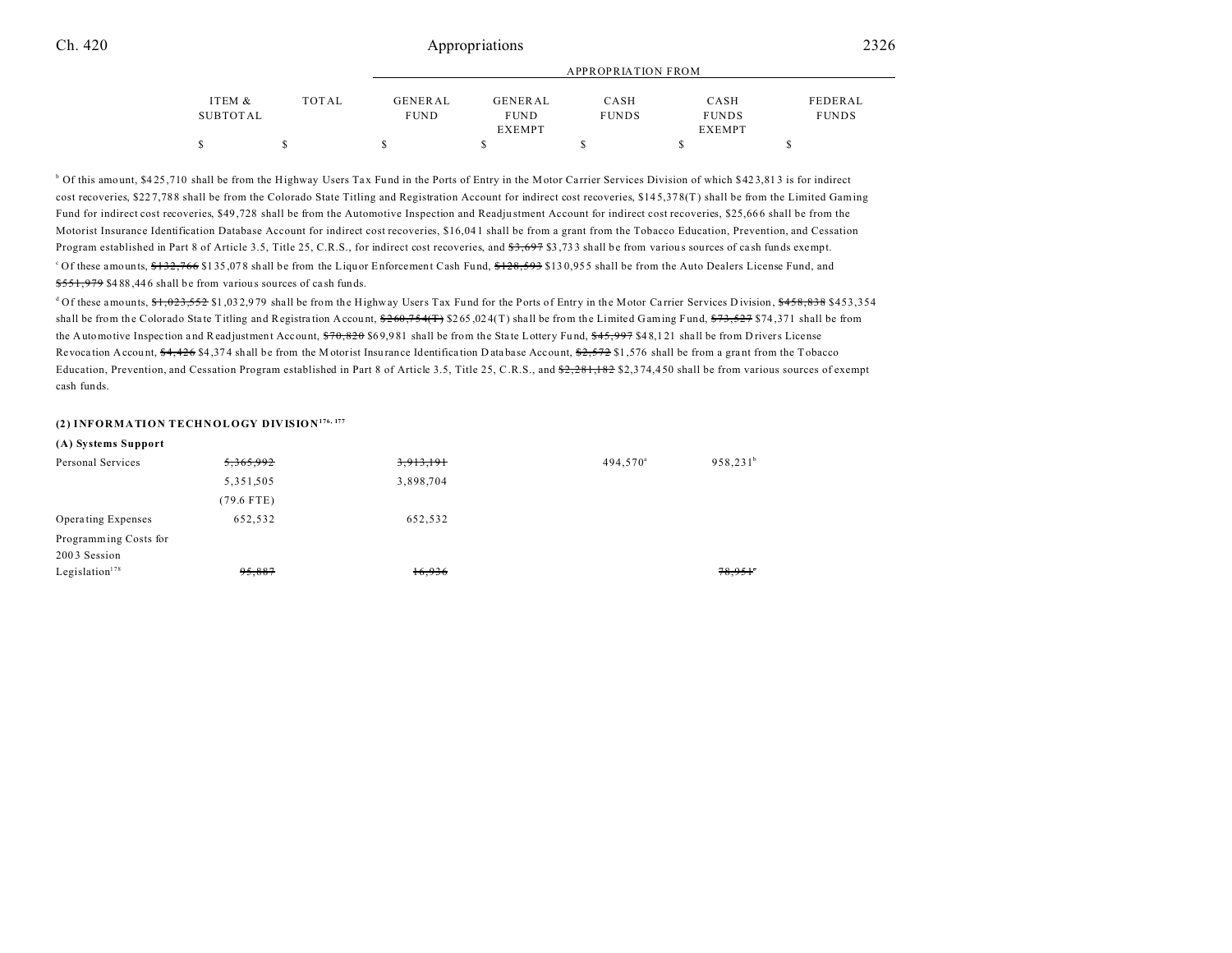| 308,032              |  |
|----------------------|--|
| $(2.2$ FTE)          |  |
| $(2.9$ FTE)          |  |
| <del>6.114.411</del> |  |
| 6.312.069            |  |

<sup>a</sup> Of this amount, \$308,592 shall be from the Auto Dealers License Fund for indirect cost recoveries, \$37,829(T) shall be from the State Lottery Fund for indirect cost recoveries, \$10 7,06 4 shall be from the Liquor Enforcement Ca sh Fund for indirect cost recoveries, \$36 ,217 shall be from the Trade Name Registration Fund for indirect cost recoveries, and \$3,727 shall be from the Aviation Fund for indirect cost recoveries, and \$1,141 shall be from the Waste Tire Disposal Fund for indirect cost recoveries.

<sup>b</sup> Of this amount, \$452,726(T) shall be from the Limited Gaming Fund for indirect cost recoveries, \$243,622 shall be from the Colorado State Titling and Registration Account for indirect cost recoveries, \$179,619 shall be from the Drivers License Revocation Account for indirect cost recoveries, \$37,238 shall be from the Automobile Inspection and Readjustment Account for indirect cost recoveries, \$36 ,63 9 shall be from the O utstanding Judgements and W arr ants Account for indirect cost recoveries, and \$8,387 shall be from a grant from the Tobacco Education, Prevention, and Cessation Program established in Part 8 of Article 3.5, Title 25, C.R.S. c This amount shall be from various sources of exempt cash funds.

#### **(B) Colorado State Titling and Registration System**

| Personal Services     | 2,135,342    | $697^{\circ}$ | $2,134,645^b$          |
|-----------------------|--------------|---------------|------------------------|
|                       | $(31.5$ FTE) |               |                        |
| Operating Expenses    | 2,585,465    |               | 2,585,465 <sup>b</sup> |
| CSTRS Rewrite Project |              |               |                        |
| Personal Services     | 387,728      |               | 387,728 <sup>b</sup>   |
|                       | $(6.0$ FTE)  |               |                        |
| CSTRS Rewrite Project |              |               |                        |
| Operating Expenses    | 384,347      |               | 384,347 <sup>b</sup>   |
|                       | 5,492,882    |               |                        |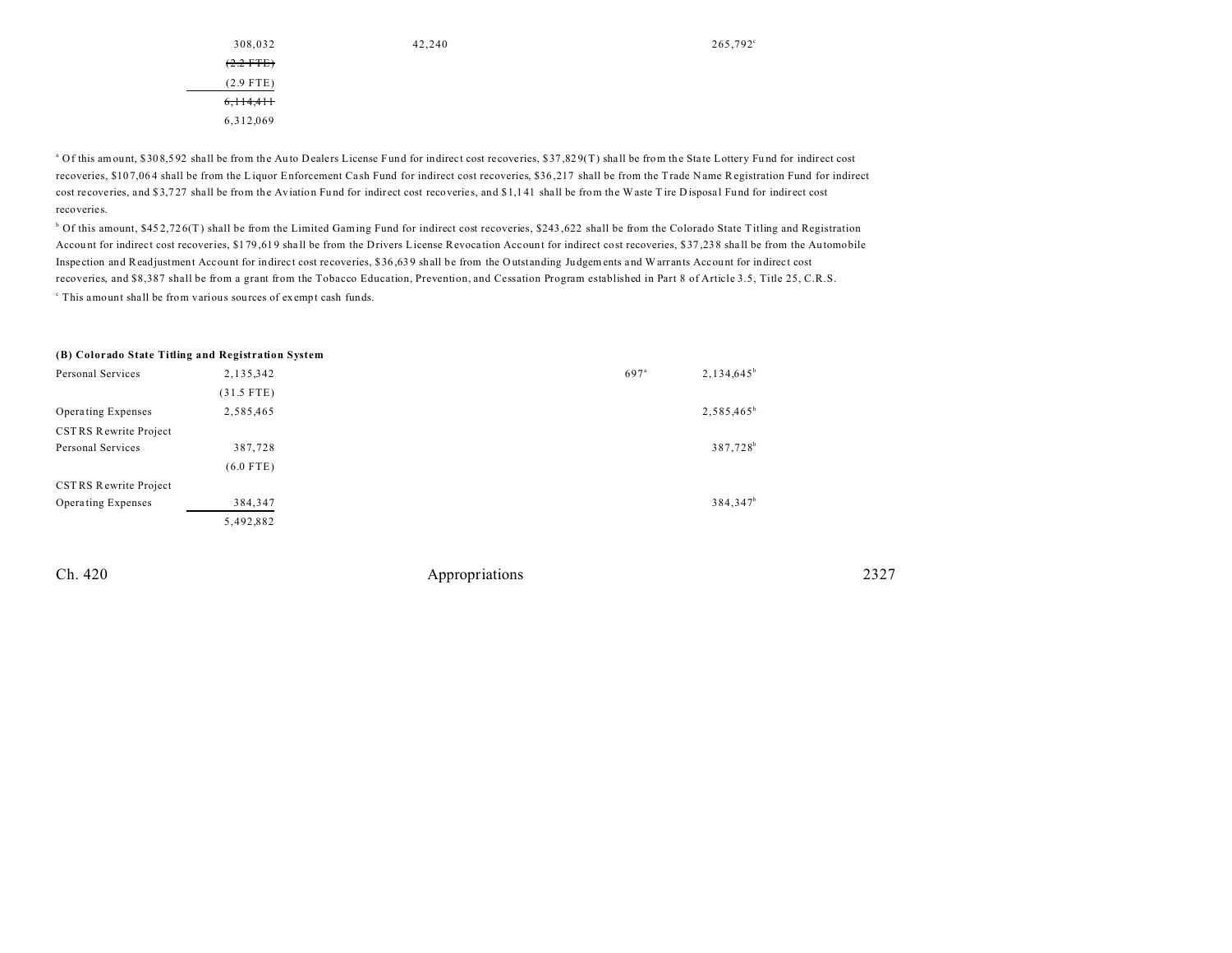| Ch. 420 | Appropriations | 2328<br>____ |
|---------|----------------|--------------|
|         |                |              |

|                 |       |             |               | APPROPRIATION FROM |               |              |
|-----------------|-------|-------------|---------------|--------------------|---------------|--------------|
| ITEM &          | TOTAL | GENERAL     | GENERAL       | CASH               | CASH          | FEDERAL      |
| <b>SUBTOTAL</b> |       | <b>FUND</b> | <b>FUND</b>   | <b>FUNDS</b>       | <b>FUNDS</b>  | <b>FUNDS</b> |
|                 |       |             | <b>EXEMPT</b> |                    | <b>EXEMPT</b> |              |
| S               |       |             |               |                    |               |              |

a This amou nt shall be from the Auto Dealers License Fund.

<sup>b</sup> These amounts shall be from the Colorado State Titling and Registration Account.

Payments 1,638,153 1,638,153

|                                           |               | <del>11,607,293</del> |                      |                      |
|-------------------------------------------|---------------|-----------------------|----------------------|----------------------|
|                                           |               | 11,804,951            |                      |                      |
|                                           |               |                       |                      |                      |
| (3) TAXATION BUSINESS GROUP               |               |                       |                      |                      |
| (A) Administration                        |               |                       |                      |                      |
| Personal Services                         | 532,579       | 532,579               |                      |                      |
|                                           | $(7.0$ FTE)   |                       |                      |                      |
| Operating Expenses                        | 15,000        | 15,000                |                      |                      |
|                                           | 547,579       |                       |                      |                      |
| (B) Cash and Document Processing Division |               |                       |                      |                      |
| Personal Services                         | 5,314,307     | 4,363,650             | 417,081 <sup>a</sup> | 533,576 <sup>b</sup> |
|                                           | $(123.2$ FTE) |                       |                      |                      |
| Seasonal Tax Processing                   | 397,428       | 397,428               |                      |                      |
| Operating Expenses                        | 3,578,375     | 3,397,545             |                      | 180,830 <sup>d</sup> |

Pueblo D ata Entry Center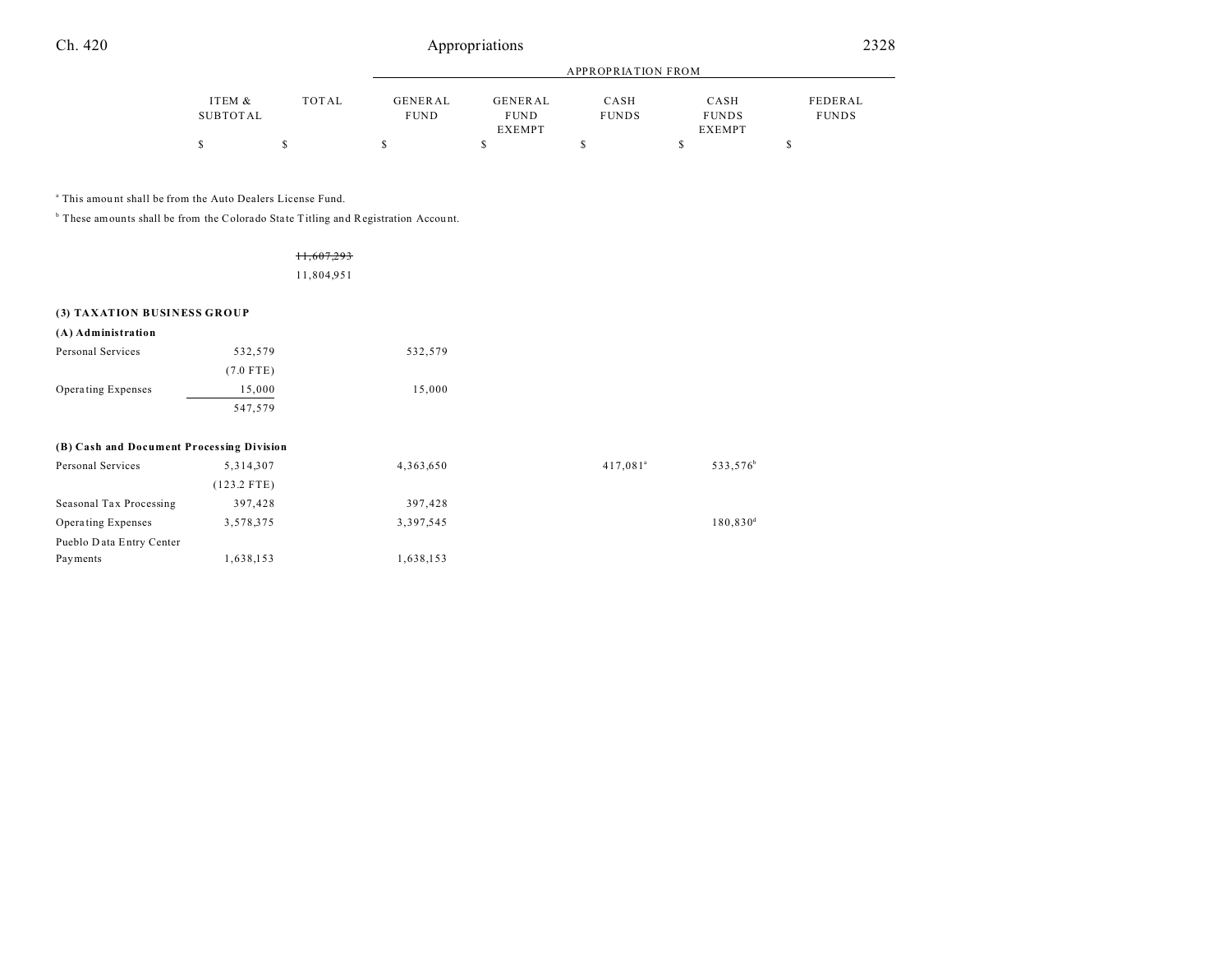| Microfilm             | 344.039    | 344.039 |                 |                     |
|-----------------------|------------|---------|-----------------|---------------------|
| Lease Purchase--Phone |            |         |                 |                     |
| System                | 77.714     | 62.048  | $4.235^{\circ}$ | 11.431 <sup>d</sup> |
|                       | 11,350,016 |         |                 |                     |

<sup>a</sup> Of this amount, \$33 1,963 shall be from the Trade Name Registration Fund for indirect cost recoveries, \$38,234 shall be from the Auto Dealers License Fund for indirect cost recoveries, \$3 1,6 30 shall be from the Liquor Enforcement Cash Fu nd for indirect cost recoveries, \$1 0,5 96 shall be from the Aviation Fu nd for indirect cost recoveries, and \$4,658(T) shall be from the State Lottery Fund for indirect cost recoveries.

<sup>b</sup> Of this amount, \$5 13,657 shall be from the Colorado State Titling and Registration Account for indirect cost recoveries, and \$19,919(T) shall be from the Limited Gaming Fund for indirect cost recoveries.

<sup>c</sup> Of this amount, \$2,813 shall be from the Auto Dealers License Fund, and \$1,422 shall be from the Liquor Enforcement Cash Fund.

d Of these amounts, \$86,945 shall be from the Identification Security Fund, \$49,942 shall be from the Outstanding Judgements and Warrants Account, \$47,129 shall be from the Colorado State Titling and Registration Account, \$5,906 shall be from the Highway Users Tax Fund for the Ports of Entry in the Motor Carrier Services Division, and \$2 ,33 9 sha ll be from the Au tomobile Inspection and Readju stment Account.

#### **(C) Taxation and Compliance Division**

| Personal Services         | 13,240,785    | 13,079,867 | $160,918(T)^{a}$                       |
|---------------------------|---------------|------------|----------------------------------------|
|                           | $(217.4$ FTE) |            |                                        |
| Operating Expenses        | 637,761       | 637,761    |                                        |
| Joint Audit Program       | 131,244       | 131,244    |                                        |
| Joint Federal/State Motor |               |            |                                        |
| Fuel Tax                  | 25,757        |            | 25,757                                 |
| Mineral Audit Program     | 1,341,814     |            | $1,300,000^{\circ}$<br>$41,814(T)^{b}$ |
|                           | $(11.0$ FTE)  |            |                                        |
|                           | 15,377,361    |            |                                        |

<sup>a</sup> This amount shall be from the Mineral Audit Program for indirect cost recoveries.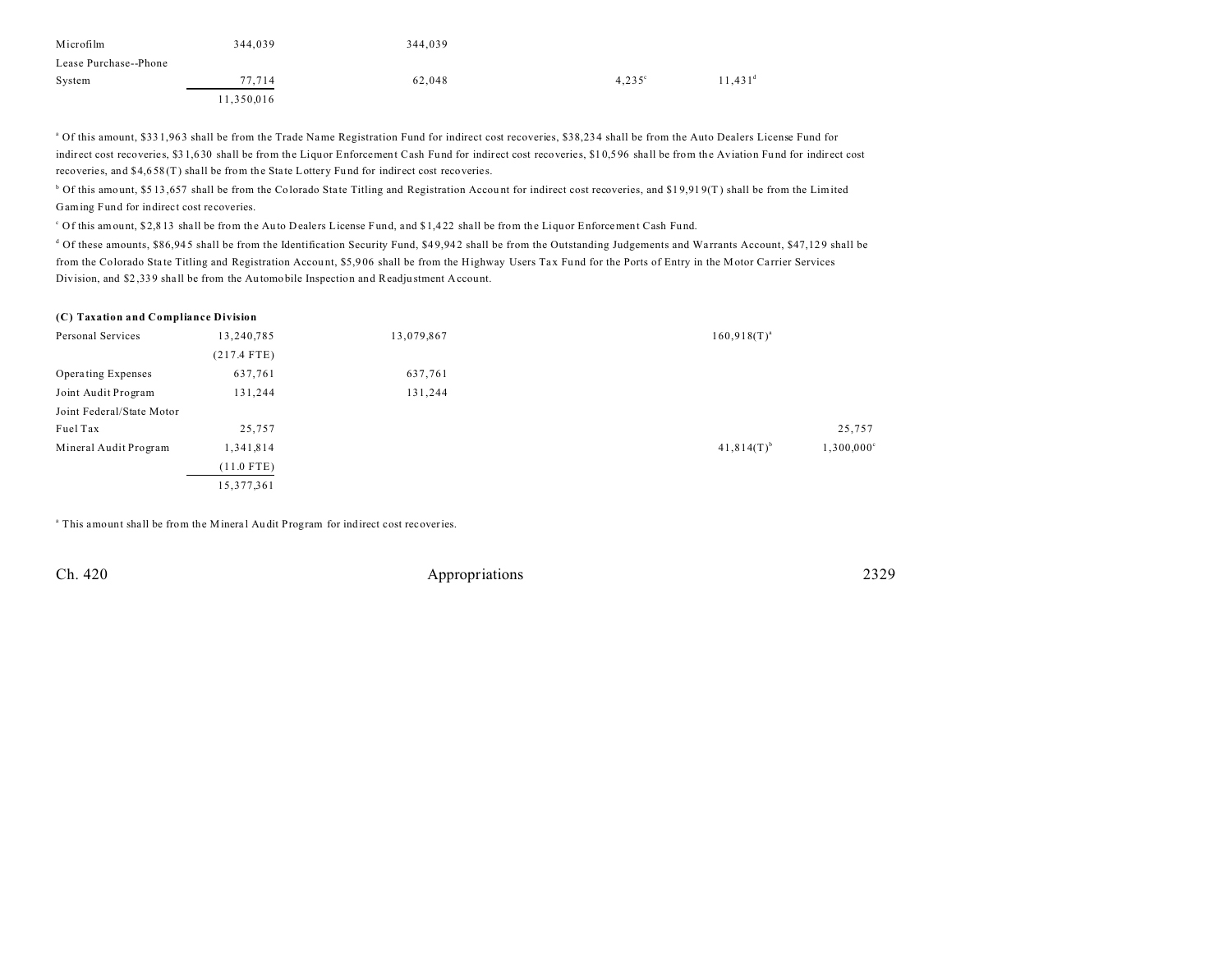|          |       |             |               | APPROPRIATION FROM |               |              |
|----------|-------|-------------|---------------|--------------------|---------------|--------------|
| ITEM &   | TOTAL | GENERAL     | GENERAL       | CASH               | CASH          | FEDERAL      |
| SUBTOTAL |       | <b>FUND</b> | <b>FUND</b>   | <b>FUNDS</b>       | <b>FUNDS</b>  | <b>FUNDS</b> |
|          |       |             | <b>EXEMPT</b> |                    | <b>EXEMPT</b> |              |
|          |       |             |               |                    |               |              |

<sup>b</sup> This amount shall be from the Department of Natural Resources. Of this amount, \$41,314 shall be from the State Land Board Administration Fund, and \$500 shall be from the Oil and Gas Conservation Fund.

c Inclu ded in this amount is \$16 0,9 18 in indirect cost recoveries.

# **(D) Taxpayer Service Division<sup>179</sup>**

| Personal Services  | 3,936,506   | 3,678,935 | $247.025^a$ | $10,546(T)^{b}$ |
|--------------------|-------------|-----------|-------------|-----------------|
|                    | (74.2 FTE)  |           |             |                 |
| Operating Expenses | 428,369     | 428,369   |             |                 |
|                    | 4, 364, 875 |           |             |                 |

<sup>a</sup> Of this amount, \$237,756 shall be from the Trade Name Registration Fund for indirect cost recoveries, \$6,357 shall be from the Aviation Fund, \$2,032 shall be from the W aste T ire D isposal Fund for indirect cost recoveries, and \$880 shall be from the T ax Lien Certification Fund for indirect cost recoveries.

<sup>b</sup> This amount shall be from the Debt Collection Fund for indirect cost recoveries.

#### **(E) Office of Tax Analysis**

| Personal Services  | 482.724     | 482.724 |
|--------------------|-------------|---------|
|                    | $(6.0$ FTE) |         |
| Operating Expenses | 12,413      | 12,413  |
|                    | 495,137     |         |

**(F) Tax Conferee**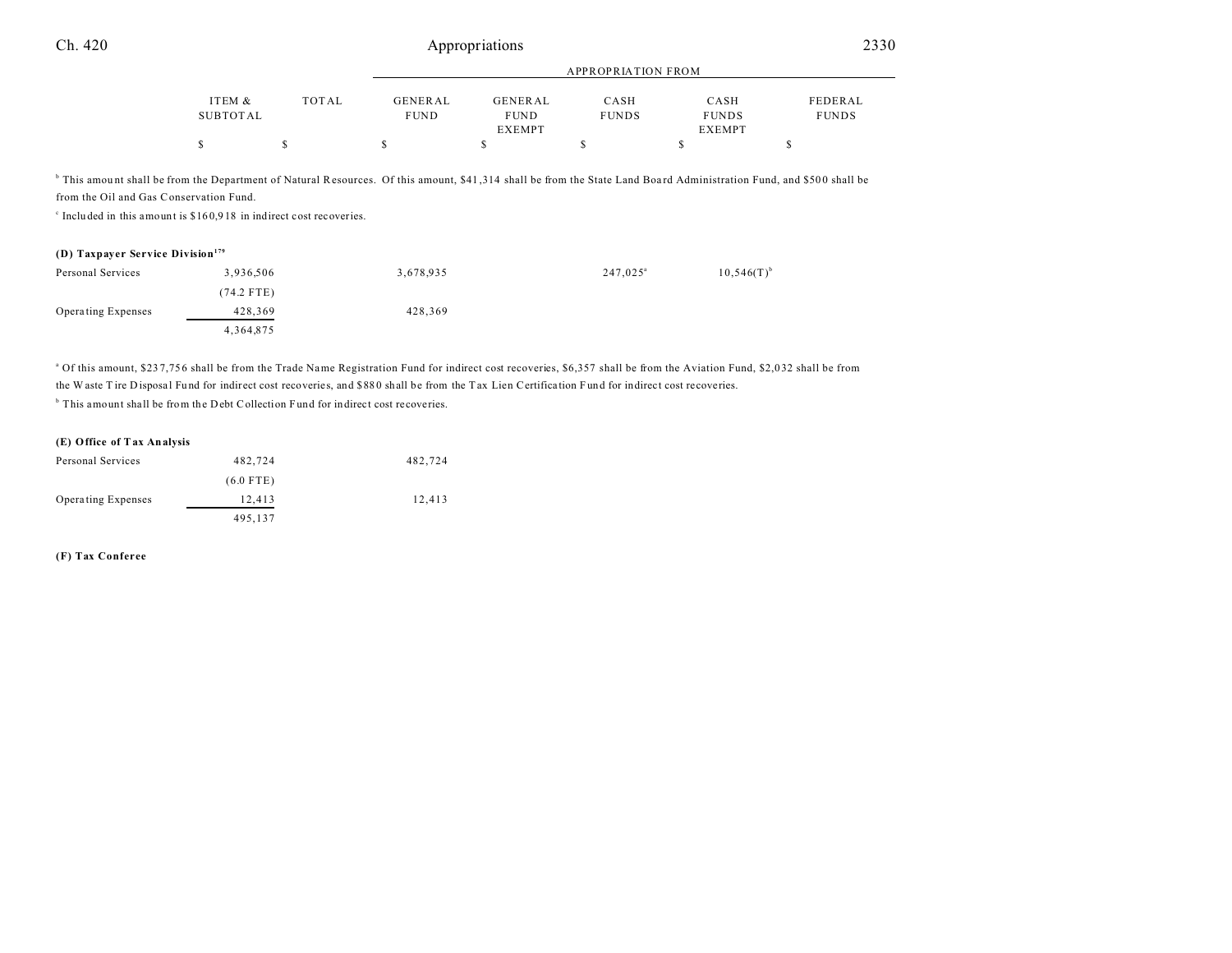| 777,980     | 777,980                 |                        |
|-------------|-------------------------|------------------------|
| $(9.0$ FTE) |                         |                        |
| 15,102      | 15,102                  |                        |
| 793,082     |                         |                        |
|             |                         |                        |
|             |                         |                        |
| 15,800,000  | 15,800,000 <sup>a</sup> |                        |
|             |                         |                        |
|             |                         |                        |
| 16,900,000  | $16,900,000^a$          |                        |
| 200,000     |                         | $200,000$ <sup>t</sup> |
| 32,900,000  |                         |                        |
|             |                         |                        |

a For purposes of complying with the limitation on state fiscal year spending imposed by Article X, Section 20 of the State Constitution these moneys are included for informational purposes as they are continuously appropriated by a permanent statute or constitutional provision and, therefore, are not subject to the limitation of General Fund appropriations as set forth in Section 24-75-201.1 (1) (a) (III) (C), C.R.S.

<sup>b</sup> This amount shall be from the Alternative Fuels Rebate Fund.

65,828,050

## **(4) MOTOR VEHICLE BUSINESS GROUP**

| (A) Administration |             |         |                      |             |
|--------------------|-------------|---------|----------------------|-------------|
| Personal Services  | 761,531     | 553,642 | $7.089$ <sup>a</sup> | $200,800^b$ |
|                    | 599,718     | 391,829 |                      |             |
|                    | $(8.0$ FTE) |         |                      |             |
| Operating Expenses | 60,904      | 60,904  |                      |             |
|                    | 822,435     |         |                      |             |
|                    |             |         |                      |             |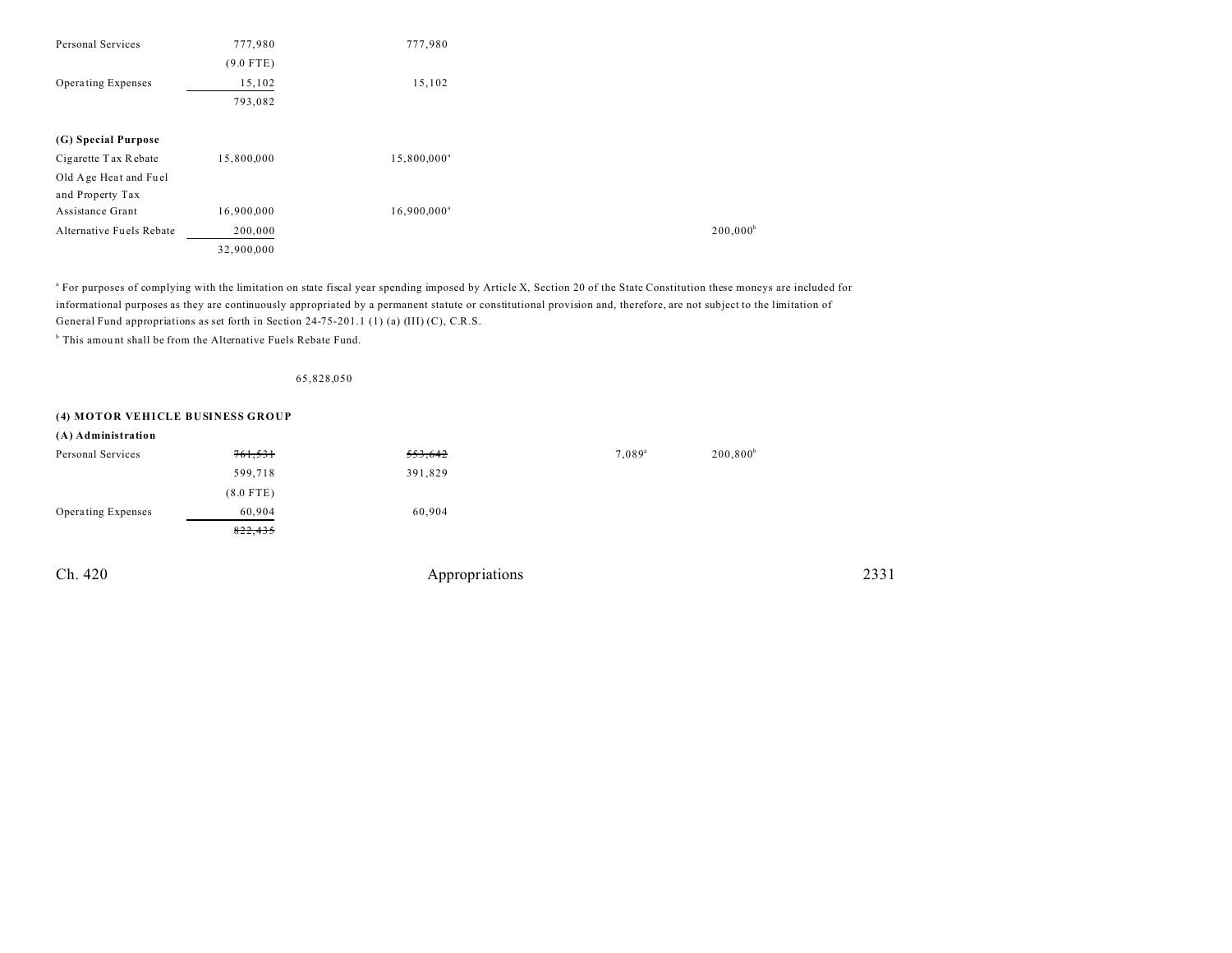|          |         |             |               | APPROPRIATION FROM |              |              |
|----------|---------|-------------|---------------|--------------------|--------------|--------------|
| ITEM &   | TOTAL   | GENERAL     | GENERAL       | CASH               | CASH         | FEDERAL      |
| SUBTOTAL |         | <b>FUND</b> | <b>FUND</b>   | <b>FUNDS</b>       | <b>FUNDS</b> | <b>FUNDS</b> |
|          |         |             | <b>EXEMPT</b> |                    | EXEMPT       |              |
|          | S       | \$          | S             | \$                 | S            | S            |
|          | 660.622 |             |               |                    |              |              |

<sup>a</sup> Of this amount, \$5,671 shall be from the Hazardous Materials Safety Fund, and \$1,418 shall be from the Nuclear Materials Transportation Fund.

<sup>b</sup> Of this amount, \$189,458 shall be from the Highway Users Tax Fund for the Ports of Entry in the Motor Carrier Services Division, and \$11,342 shall be from the Motorist Insu rance Identification Database Account.

#### **(B) M otor Vehicle Division<sup>4</sup>**

| Personal Services      | 12,806,428    | 11,984,654 |                   | 821,774                |
|------------------------|---------------|------------|-------------------|------------------------|
|                        | 13,293,977    | 12,253,872 |                   | $1,040,105^{\circ}$    |
|                        | $(324.6$ FTE) |            |                   |                        |
| Operating Expenses     | 1,005,400     | 1,000,161  | $2,000^b$         | $3,239^{\circ}$        |
|                        | 1,254,296     | 1,249,057  |                   |                        |
| Drivers License        |               |            |                   |                        |
| Documents              | 3,478,361     | 2,814,140  |                   | 664,221°               |
| License Plate Ordering | 3,124,902     |            |                   | 3,124,902 <sup>d</sup> |
|                        | 3,718,973     |            | $594,071^{\circ}$ |                        |
|                        | 20,415,091    |            |                   |                        |
|                        | 21,745,607    |            |                   |                        |
|                        |               |            |                   |                        |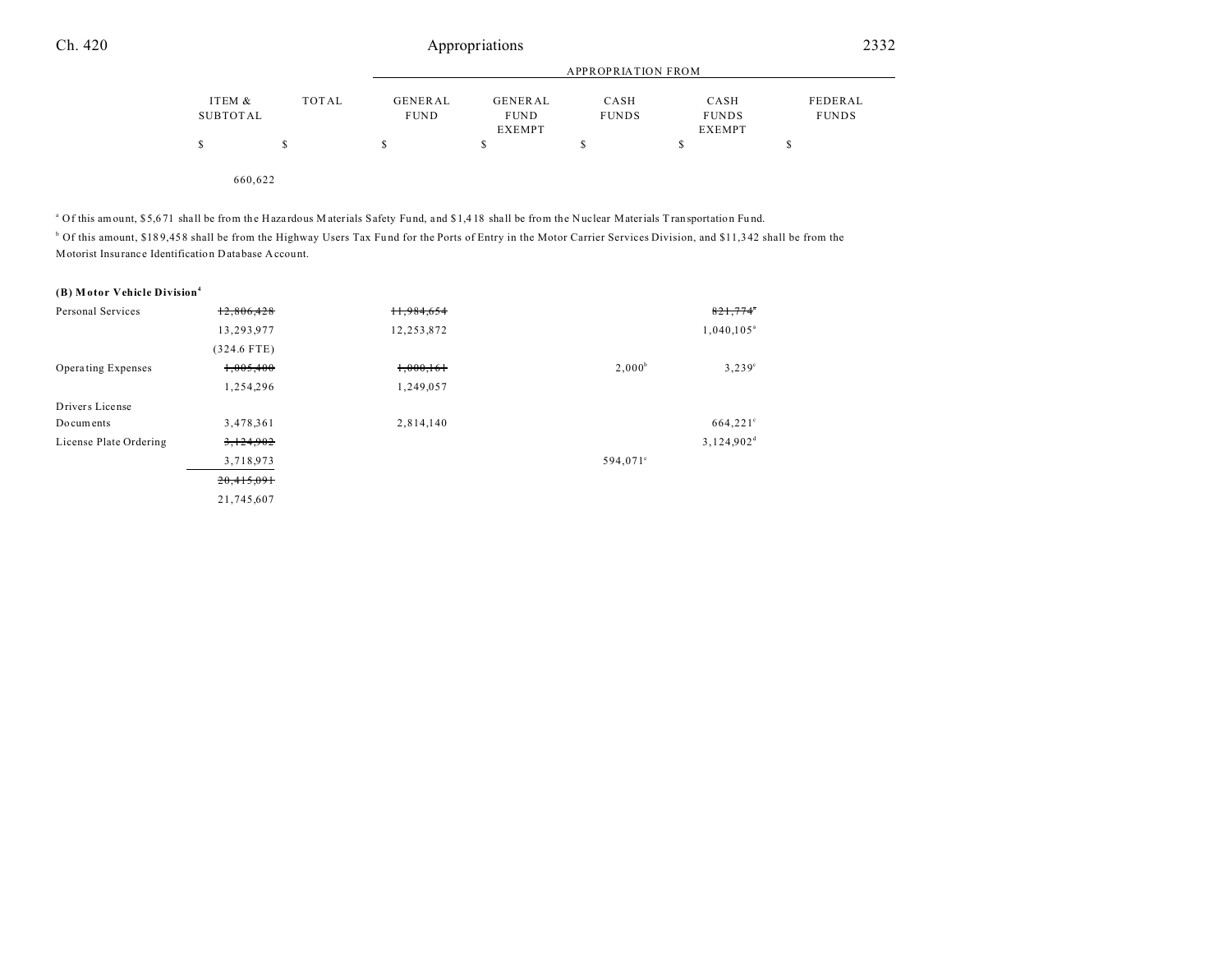<sup>a</sup> Of this amount, \$285,219 shall be from the Colorado State Titling and Registration Account for indirect cost recoveries, \$214,188 shall be from the Outstanding Judgements and Warrants Account for indirect cost recoveries, \$218,331 SHALL BE FROM THE HIGHWAY USERS TAX FUND, \$1 95 ,47 1 shall be from the D rivers License Revocation Account for indirect cost recoveries, \$70,221 shall be from the Automobile Inspection and Readjustment Account for indirect cost recoveries, and \$56,675 shall be from the Penalty Assessment Accou nt for indirect cost recoveries.

b This amount shall be from the Persistent Drunk Driver Cash Fund pursuant to Section 42-3-130.5 (1), C.R.S.

These amounts shall be from the Identification Security Fund pursuant to Section 42-1-220 (1), C.R.S.

<sup>d</sup> Of this amount, \$3,096,923 shall be from the Highway Users Tax Fund, and \$27,979 shall be from fees credited the Special License Plate Account created in Section 42 -3-122 .5, C.R.S., for American Indian special license plates required by Section 42 -3-116 .7 (2) (a), C.R.S., and Veteran of the Korean W ar special license plates required by Section 42-3-115.5 (1) (a) (VIII), C.R.S. Of the amount from the Highway Users Tax Fund, \$1,935,960 is exempt from the statutory limit on Highway Users Tax Fund appropriations pursuant to Section 43-4-201 (3) (a) (II) (L), C.R.S.

e THIS AMOUNT SHALL BE FROM THE LICENSE PLATE CASH FUND CREATED IN SECTION 42-3-113 (6), C.R.S.

| (C) Motor Carrier Services Division |               |         |                   |                        |         |
|-------------------------------------|---------------|---------|-------------------|------------------------|---------|
| Personal Services                   | 6,970,252     | 686,678 | $59,139^a$        | $6,224,435^b$          |         |
|                                     | $(143.0$ FTE) |         |                   |                        |         |
| Operating Expenses                  | 546,212       | 57,944  | $500^{\circ}$     | $487,768^b$            |         |
| Fuel Tracking System                | 567,571       |         |                   | $567,571$ <sup>d</sup> |         |
|                                     | $(1.5$ FTE)   |         |                   |                        |         |
| Controlled Maintenance -            |               |         |                   |                        |         |
| Fixed and Mobile Ports              | 83,784        |         |                   | 83,784 <sup>b</sup>    |         |
| Motor Carrier Safety                |               |         |                   |                        |         |
| Assistance Program                  | 599,861       |         |                   |                        | 599,861 |
|                                     | $(8.5$ FTE)   |         |                   |                        |         |
| Hazardous Materials                 |               |         |                   |                        |         |
| Permitting Program                  | 180,461       |         | $180,461^{\circ}$ |                        |         |
|                                     | $(4.0$ FTE)   |         |                   |                        |         |
|                                     | 8,948,141     |         |                   |                        |         |
|                                     |               |         |                   |                        |         |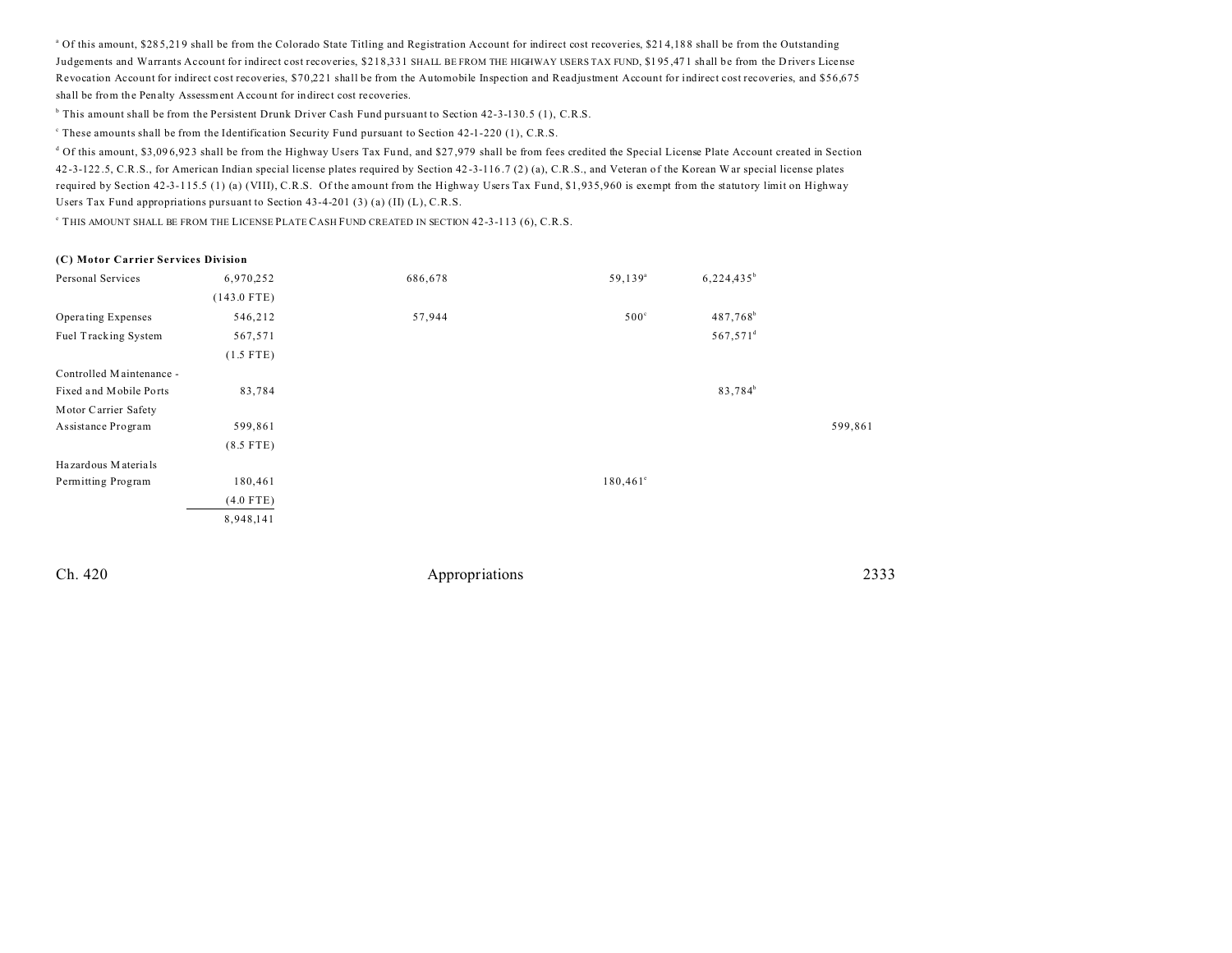|          |       |             |               | APPROPRIATION FROM |               |              |
|----------|-------|-------------|---------------|--------------------|---------------|--------------|
| ITEM &   | TOTAL | GENERAL     | GENERAL       | CASH               | CASH          | FEDERAL      |
| SUBTOTAL |       | <b>FUND</b> | <b>FUND</b>   | <b>FUNDS</b>       | <b>FUNDS</b>  | <b>FUNDS</b> |
|          |       |             | <b>EXEMPT</b> |                    | <b>EXEMPT</b> |              |
| S        |       |             |               |                    |               |              |

<sup>a</sup> Of this amount, \$38,219 shall be from the Nuclear Materials Transportation Fund pursuant to Section 42-20-511, C.R.S., and \$20,920 shall be from the Aviation Fund.

<sup>b</sup> These amounts shall be from the Highway Users Tax Fund.

This amount shall be from the Nuclear Materials Transportation Fund pursuant to Section 42-20-511, C.R.S.

d This amou nt shall be from the Highway Users Tax Fund and is exempt from the statutory limit on Highway Users Tax Fu nd appropriations pursuant to Section 43-4-201 (3) (a) (V), C.R.S.

e This amount shall be from the Hazardous Materials Safety Fund pursuant to Section 42-20-511, C.R.S.

#### **(D) Vehicle Emissions**

| Personal Services  | 907,817      | 907,817 <sup>a</sup> |
|--------------------|--------------|----------------------|
|                    | $(15.5$ FTE) |                      |
| Operating Expenses | 154,729      | 154,729 <sup>a</sup> |
|                    | .062,546     |                      |

a These amou nts shall be from the Automobile Inspection and Readju stment Account of the Highway Users Tax Fund.

| (E) Titles         |              |                          |
|--------------------|--------------|--------------------------|
| Personal Services  | 1,449,725    | $1,449,725$ <sup>a</sup> |
|                    | $(38.5$ FTE) |                          |
| Operating Expenses | 197,389      | $197,389^{\circ}$        |
|                    | 1,647,114    |                          |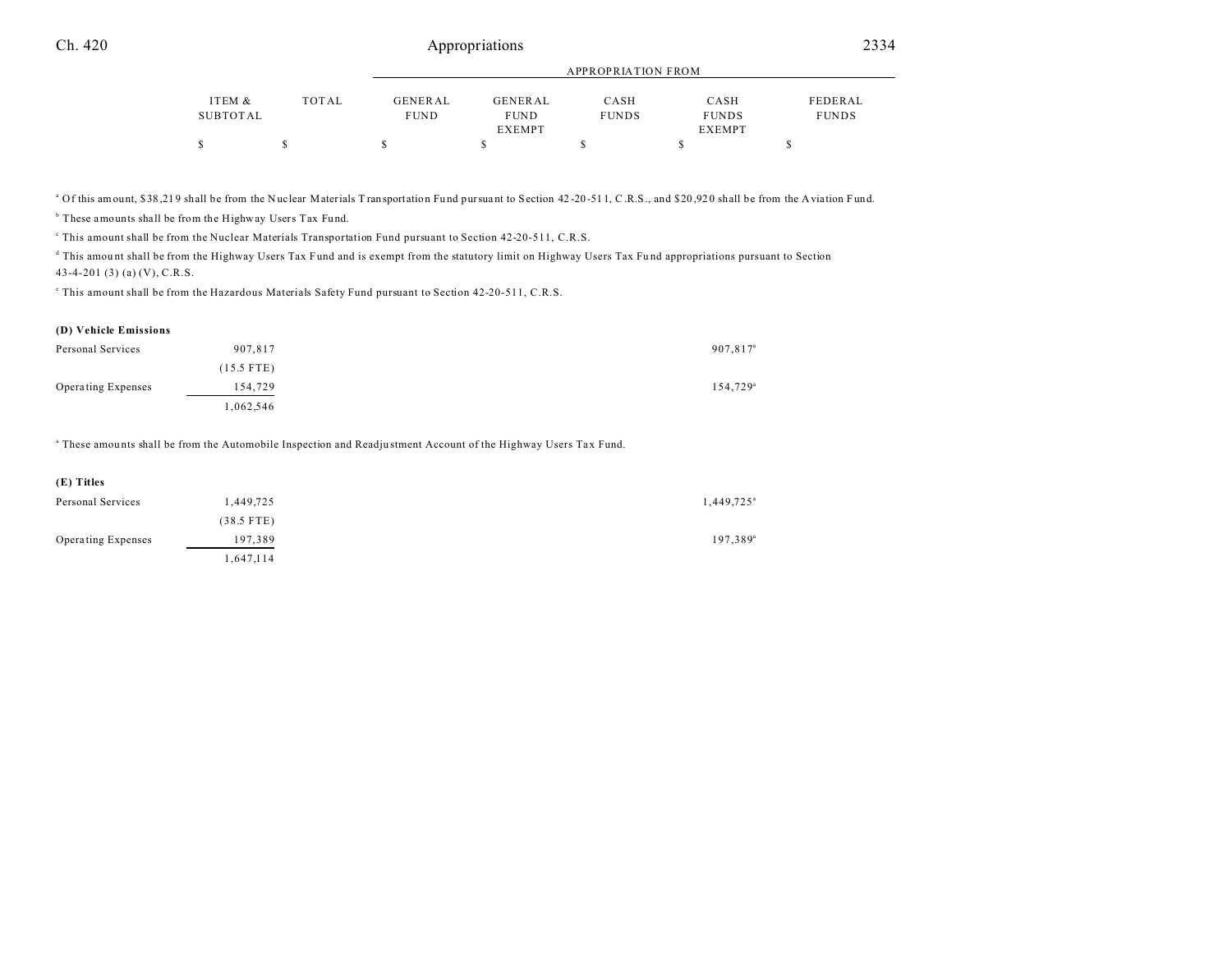<sup>a</sup> These amounts shall be from the Colorado State Titling and Registration Account.

| (F) Motorist Insurance Identification Database Program <sup>180</sup> |             |                        |  |  |
|-----------------------------------------------------------------------|-------------|------------------------|--|--|
| Personal Services                                                     | 1.586.448   | 1,586,448 <sup>a</sup> |  |  |
|                                                                       | $(8.0$ FTE) |                        |  |  |
| <b>Operating Expenses</b>                                             | 16.500      | $16.500^{\circ}$       |  |  |
|                                                                       | 1.602.948   |                        |  |  |

<sup>a</sup> These amounts shall be from the Motorist Insurance Identification Database Account.

| 34,498,275 |
|------------|
| 35,666,978 |

#### **(5) ENFO RCEM ENT BUSIN ESS**

**GROUP**

|  |  |  | (A) Administration |
|--|--|--|--------------------|
|--|--|--|--------------------|

| Personal Services  | 437,584     | 60,387 | 244,180     | 133,017     |
|--------------------|-------------|--------|-------------|-------------|
|                    | 452,071     | 83,300 | $189,050^a$ | $179,721^b$ |
|                    | $(6.0$ FTE) |        |             |             |
| Operating Expenses | 10,880      | 10,880 |             |             |
|                    |             | 4,302  | $2,110^a$   | $4,468^b$   |
|                    | 448,464     |        |             |             |
|                    | 462,951     |        |             |             |
|                    |             |        |             |             |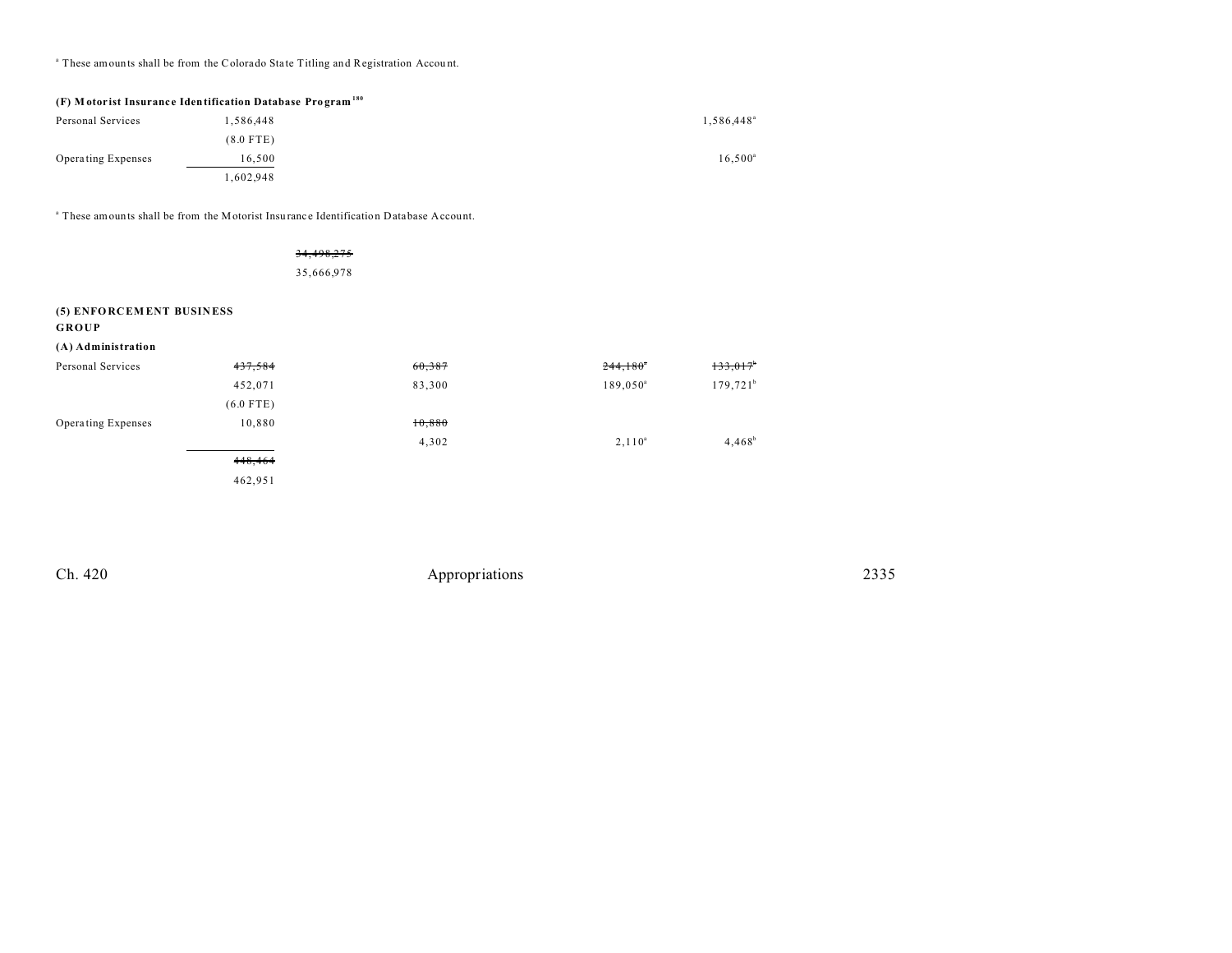|          |       |                |               | APPROPRIATION FROM |               |              |
|----------|-------|----------------|---------------|--------------------|---------------|--------------|
| ITEM &   | TOTAL | <b>GENERAL</b> | GENERAL       | CASH               | CASH          | FEDERAL      |
| SUBTOTAL |       | <b>FUND</b>    | <b>FUND</b>   | <b>FUNDS</b>       | <b>FUNDS</b>  | <b>FUNDS</b> |
|          |       |                | <b>EXEMPT</b> |                    | <b>EXEMPT</b> |              |
| S        |       |                |               |                    |               |              |

<sup>a</sup> Of this amount, <del>\$107,756(T) shall be from the State Lottery Fund for indirect cost recoveries, \$71,945 \$91,546 shall be from the Auto Dealer License Fund for</del> indirect cost recoveries, and \$64,479 \$82,047 shall be from the Liquor Enforcement Cash Fund for indirect cost recoveries, and \$17,567 shall be from Racing Cash Fund created in Section 12-60-205, C.R.S..

<sup>b</sup> Of this amount, <del>\$81,718</del> \$103,637 shall be from the Drivers License Revocation Account for indirect cost recoveries, <del>\$34,601(T)</del> \$58,961 shall be from the Limited Gaming Fund for indirect cost recoveries, and \$16,698 \$21,591 shall be from a grant from the Tobacco Education, Prevention, and Cessation Program established in Part 8 of Article 3.5, Title 25, C.R.S., for indirect cost recoveries.

## **(B) State Lottery Division181, 182**

| Personal Services           | <del>7.999.032</del> |  |
|-----------------------------|----------------------|--|
|                             | $(128.0$ FTE)        |  |
| <b>Operating Expenses</b>   | 1.946.994            |  |
| Legal Services for 665      |                      |  |
| hours                       | 40,425               |  |
| <b>Purchase of Services</b> |                      |  |
| from Computer Center        | 8.834                |  |
| Vehiele Lease Payments      | 181,492              |  |
| Payments to Other State     |                      |  |
| Agencies                    | 340.488              |  |
| <b>Telecommunications</b>   | 397,412              |  |
| <b>Travel</b>               | <sup>119.941</sup>   |  |
| <b>Leased Space</b>         | <del>774.513</del>   |  |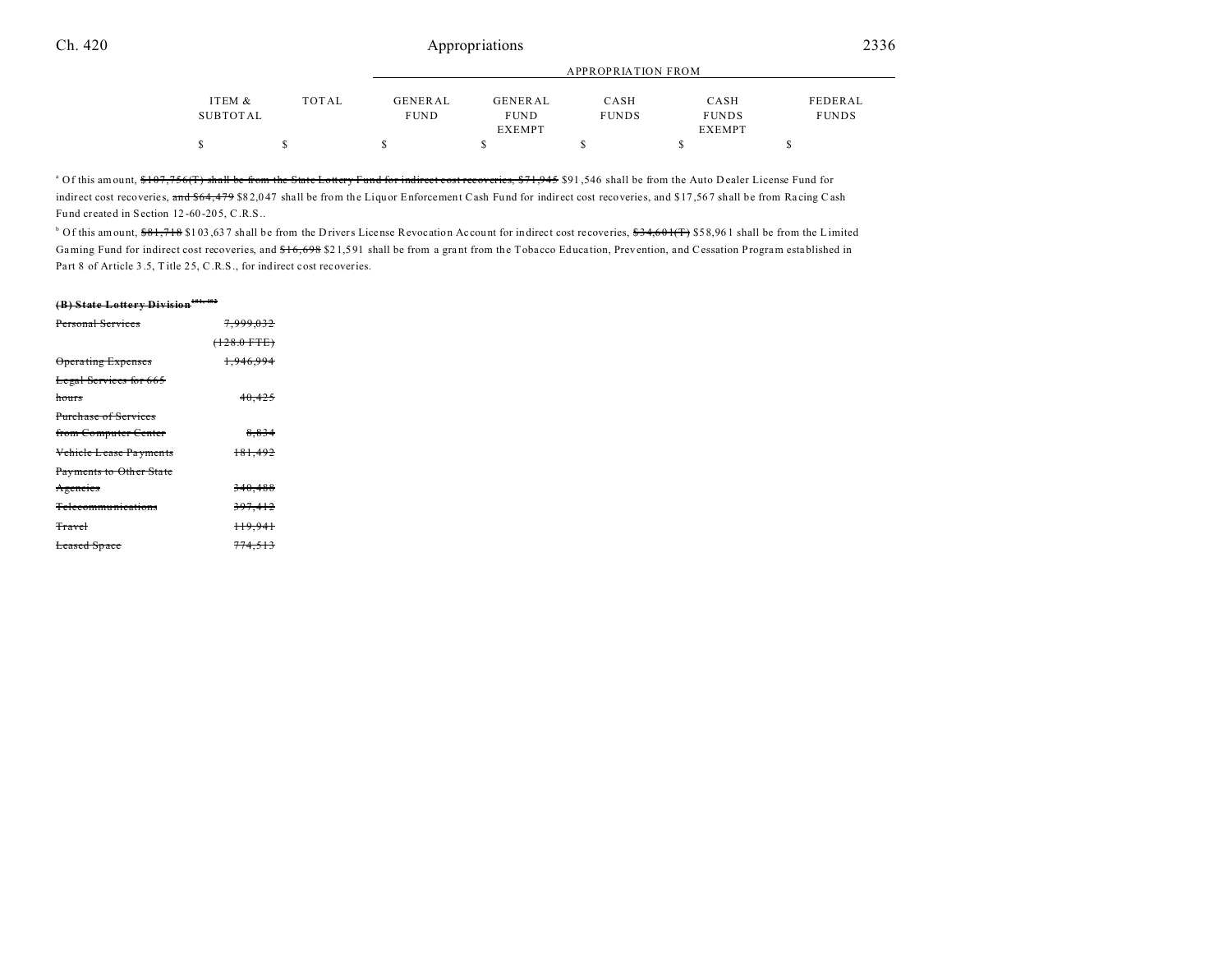#### Capitol Complex Leased

| Space                                | $+, 557$      |
|--------------------------------------|---------------|
| Marketing and                        |               |
| Communications                       | 9,097,225     |
| Multi-State Lottery Fees             | 177,433       |
| Vendor Fees                          | 8,185,514     |
| Prizes                               | 280,095,384   |
| Powerball Prize Variance             | 4,610,000     |
| Retailer Compensation <sup>183</sup> | 35,566,840    |
| <b>Ticket Costs</b>                  | 3,991,040     |
| <b>Indirect Cost Assessment</b>      | 384,804       |
|                                      | 353, 921, 928 |

<sup>\*</sup> This amount shall be from the State Lottery Fund pursuant to Section 24-35-210, C.R.S.

## **(C) Limited Gaming Division**

# **(B) LIMITED GAMING DIVISION**

| Personal Services        | 5,276,445    |
|--------------------------|--------------|
|                          | $(72.0$ FTE) |
| Workers' Compensation    | 24,407       |
| Operating Expenses       | 694.667      |
| Legal Services for 2,720 |              |
| hours                    | 165,349      |
| Payment to Risk          |              |
| Management and           |              |
| Property Funds           | 12.039       |
|                          | 14.957       |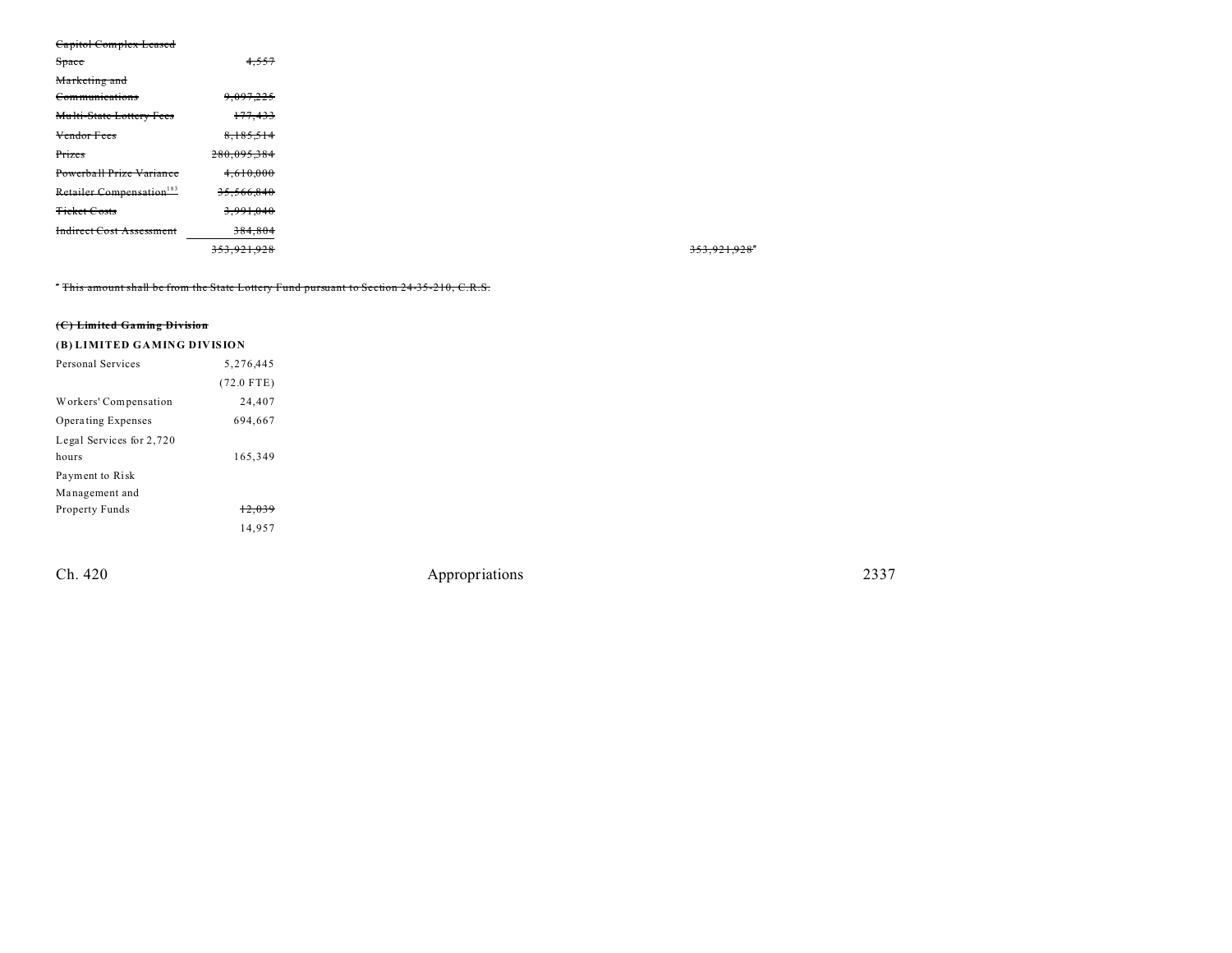| Ch. 420                         |                           |             |                               | Appropriations                   |                      |                                       | 2338                    |
|---------------------------------|---------------------------|-------------|-------------------------------|----------------------------------|----------------------|---------------------------------------|-------------------------|
|                                 |                           |             | <b>APPROPRIATION FROM</b>     |                                  |                      |                                       |                         |
|                                 | ITEM &<br><b>SUBTOTAL</b> | TOTAL       | <b>GENERAL</b><br><b>FUND</b> | GENERAL<br><b>FUND</b><br>EXEMPT | CASH<br><b>FUNDS</b> | CASH<br><b>FUNDS</b><br><b>EXEMPT</b> | FEDERAL<br><b>FUNDS</b> |
|                                 | \$                        | $\mathbb S$ | \$                            | \$                               | \$                   | \$                                    | \$                      |
| Vehicle Lease Payments          | 104,772                   |             |                               |                                  |                      |                                       |                         |
|                                 | 92,562                    |             |                               |                                  |                      |                                       |                         |
| Leased Space                    | 54,384                    |             |                               |                                  |                      |                                       |                         |
| Lease Purchase - 1881           |                           |             |                               |                                  |                      |                                       |                         |
| Pierce Street                   | 195,608                   |             |                               |                                  |                      |                                       |                         |
| Licensure Activities            | 181,497                   |             |                               |                                  |                      |                                       |                         |
| Investigations                  | 263,964                   |             |                               |                                  |                      |                                       |                         |
| Payments to Other State         |                           |             |                               |                                  |                      |                                       |                         |
| Agencies                        | 2,514,855                 |             |                               |                                  |                      |                                       |                         |
| Distribution to Gaming          |                           |             |                               |                                  |                      |                                       |                         |
| Cities and Counties             | 22, 365, 537              |             |                               |                                  |                      |                                       |                         |
| <b>Indirect Cost Assessment</b> | 721,817                   |             |                               |                                  |                      |                                       |                         |
|                                 | 746,177                   |             |                               |                                  |                      |                                       |                         |
|                                 | 32,575,341                |             |                               |                                  | $32.575.341^{\circ}$ |                                       |                         |

<sup>a</sup> This amount shall be from the Limited Gaming Fund pursuant to Section 12-47.1-701, C.R.S. For purposes of complying with the limitation on state fiscal year spending imposed by Article X, Section 20 of the State Constitution these moneys are included for informational purposes as they are continuously appropriated by a permanent statute or constitutional provision.

32,590,409<sup>a</sup> 32,590,409<sup>a</sup>

#### **(D) Liquor Enforcement Division**

**(C) LIQUOR ENFORCEMENT DIVISION**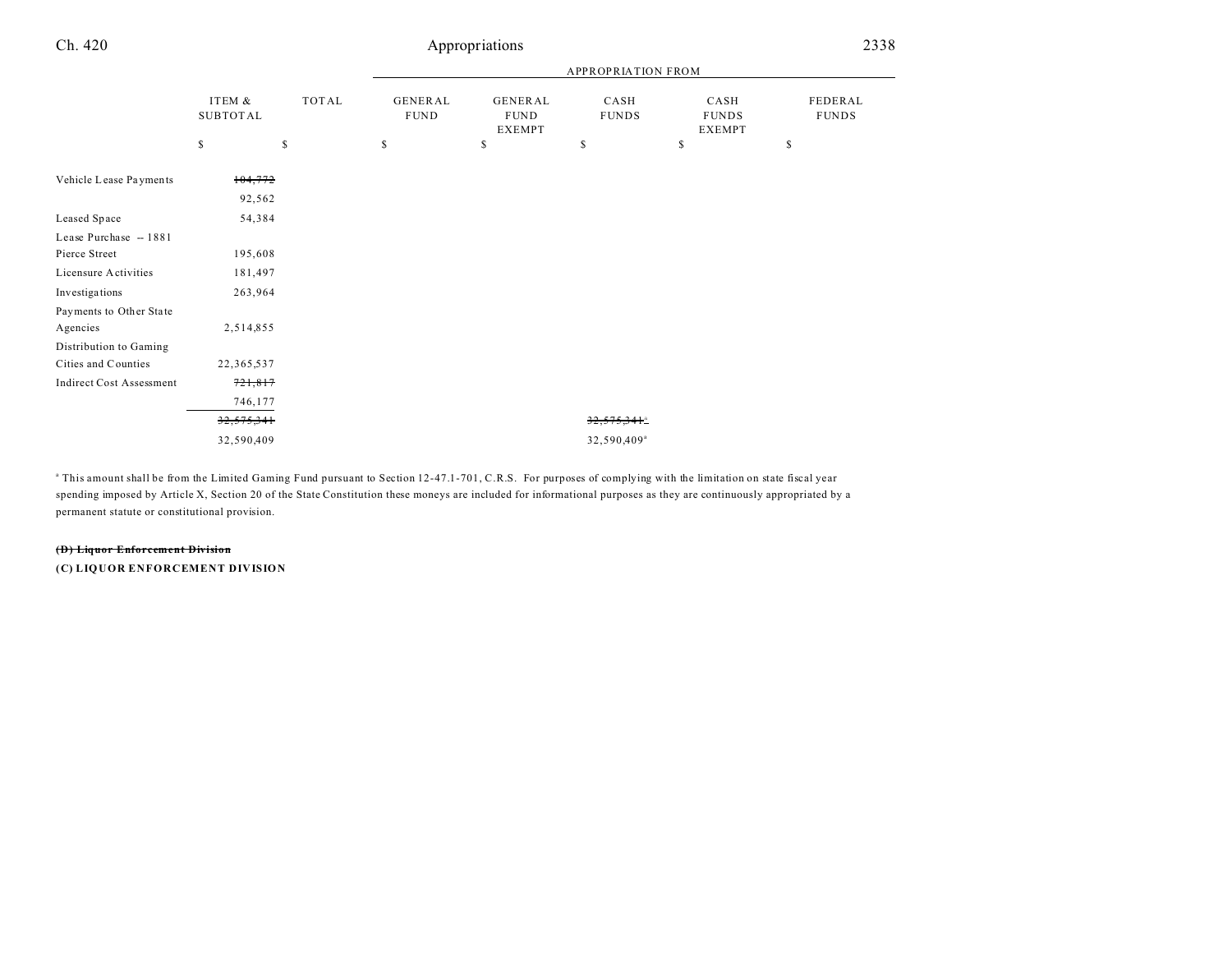| Personal Services         | 1,346,055    | $1,346,055^{\circ}$ |
|---------------------------|--------------|---------------------|
|                           | $(19.0$ FTE) |                     |
| <b>Operating Expenses</b> | 51,323       | $51,323^{\circ}$    |
|                           | 1,397,378    |                     |

a These amounts shall be from the Liquor Enforcement Cash Fund pursuant to Section 24-35-401, C.R.S.

| (E) Tobacco Enforcement Program |             |         |                      |  |  |  |
|---------------------------------|-------------|---------|----------------------|--|--|--|
| (D) TOBACCO ENFORCEMENT PROGRAM |             |         |                      |  |  |  |
| Personal Services               | 394.535     | 139.308 | 255,227 <sup>a</sup> |  |  |  |
|                                 | $(7.0$ FTE) |         |                      |  |  |  |
| <b>Operating Expenses</b>       | 27,943      | 5.563   | $22,380^{\circ}$     |  |  |  |
|                                 | 422.478     |         |                      |  |  |  |

a These amounts shall be from a grant from the Tobacco Education, Prevention, and Cessation Program established in Part 8 of Article 3.5, Title 25, C.R.S.

### **(F) Div ision of R acing Events**

| (E) DIVISION OF RACING EVENTS |              |           |                   |  |
|-------------------------------|--------------|-----------|-------------------|--|
| Personal Services             | 1,447,347    | 1,447,347 |                   |  |
|                               | 1,497,503    |           | $50, 156^{\circ}$ |  |
|                               | $(19.0$ FTE) |           |                   |  |
| Operating Expenses            | 97,845       | 97,845    |                   |  |
| Laboratory Services           | 104,992      | 104,992   |                   |  |
| Commission Meeting            |              |           |                   |  |
| Costs                         | 1,200        | 1,200     |                   |  |
| Racetrack Applications        | 25,000       |           | $25,000^{\circ}$  |  |
|                               |              |           |                   |  |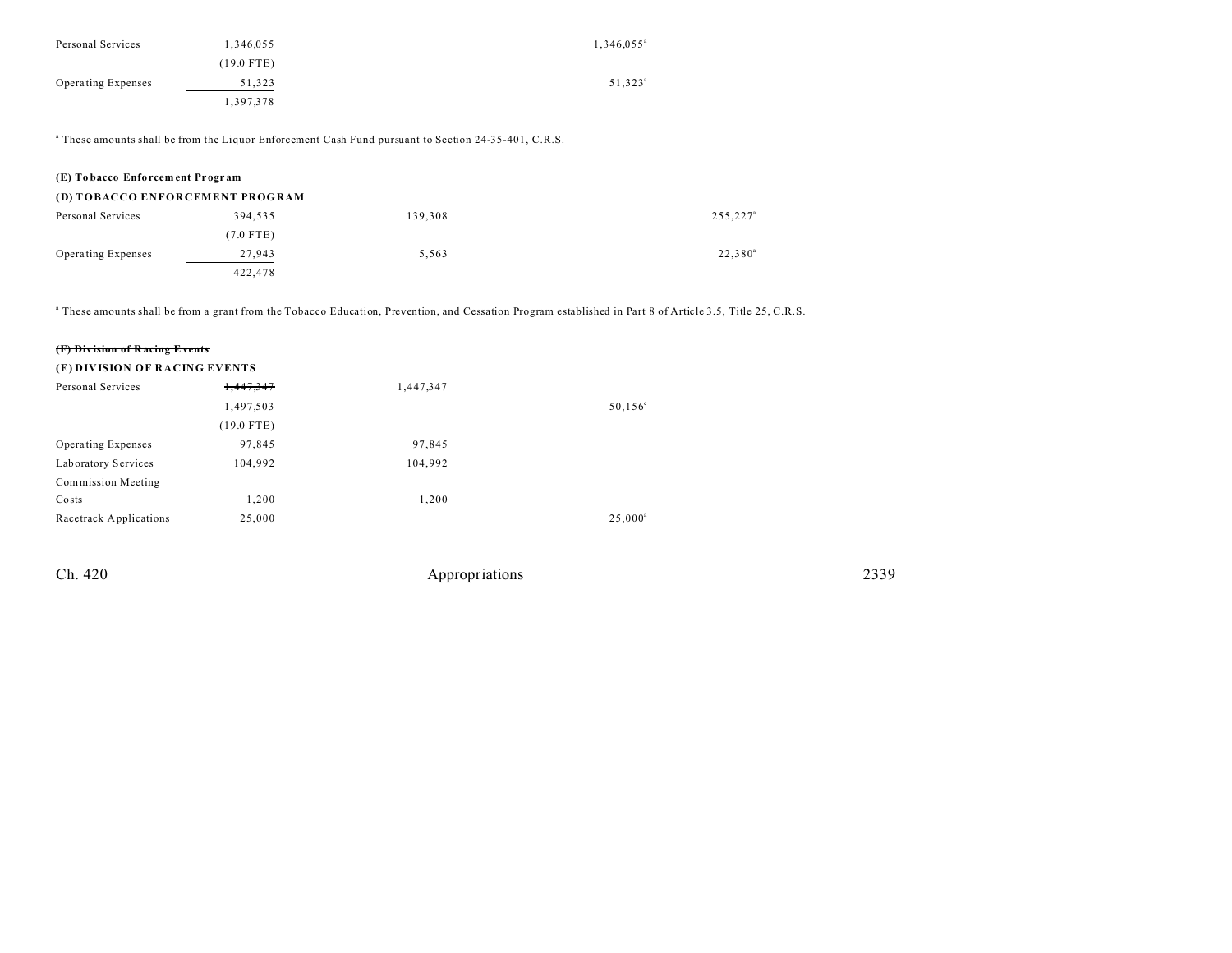| Ch. 420             |                                    |                           |                        | Appropriations                          |                      |                                       | 2340                    |  |  |
|---------------------|------------------------------------|---------------------------|------------------------|-----------------------------------------|----------------------|---------------------------------------|-------------------------|--|--|
|                     |                                    | <b>APPROPRIATION FROM</b> |                        |                                         |                      |                                       |                         |  |  |
|                     | TOTAL<br>ITEM &<br><b>SUBTOTAL</b> |                           | GENERAL<br><b>FUND</b> | GENERAL<br><b>FUND</b><br><b>EXEMPT</b> | CASH<br><b>FUNDS</b> | CASH<br><b>FUNDS</b><br><b>EXEMPT</b> | FEDERAL<br><b>FUNDS</b> |  |  |
|                     | S                                  | $\mathbb{S}$              | S.                     | \$                                      | c<br>ъ               | S                                     | ø<br>ъ                  |  |  |
| Purses and Breeders |                                    |                           |                        |                                         |                      |                                       |                         |  |  |
| Awards              | 1,106,142<br>2,782,526             |                           |                        |                                         | $1,106,142^b$        |                                       |                         |  |  |
|                     | 2,832,682                          |                           |                        |                                         |                      |                                       |                         |  |  |

<sup>a</sup> This amount shall be from application fees pursuant to Section 12-60-506, C.R.S.

b This amount shall be from racing tax revenues for the Su pplemental Purses and Breeders Awards program. For pu rposes of complying with the limitation on state fiscal year spending imposed by Article X, Section 20 of the State Constitution these moneys a re included for informationa l purposes as they are continuously appropriated by a permanent statute or constitutional provision, pursuant to Section 12-60-704, C.R.S.

c THIS AMOUNT SHALL BE FROM THE RACING CASH FUND CREATED IN SECTION 12-60-205, C.R.S.

#### **(G) Hearings Division**

#### **(F) HEARINGS DIVISION**

| Personal Services  | 1,566,655    | $1,566,655$ <sup>a</sup> |
|--------------------|--------------|--------------------------|
|                    | $(24.0$ FTE) |                          |
| Operating Expenses | 56,276       | 56,276 <sup>a</sup>      |
|                    | 1,622,931    |                          |

a These amounts shall be from the Drivers License Revocation Account pursuant to Section 42-2-132 (4) (b), C.R.S.

#### **(H) Motor Vehicle Dealer Licensing Board**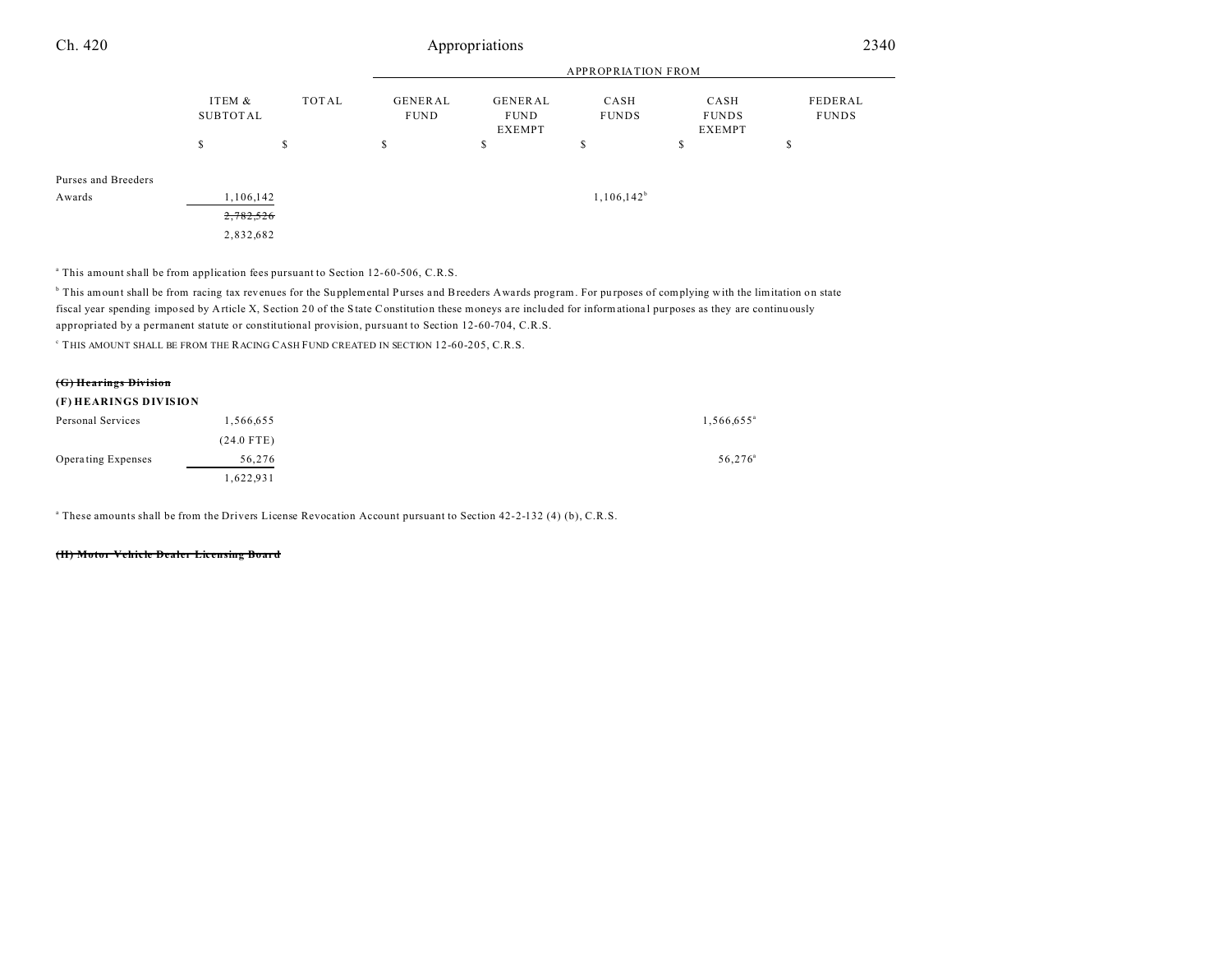# **(G) MOTOR VEHICLE DEALER LICENSING**

# **BOARD**

| Personal Services  | 1,186,467    | $1,186,467^{\circ}$ |
|--------------------|--------------|---------------------|
|                    | $(21.2$ FTE) |                     |
| Operating Expenses | 55,768       | 55,768 <sup>a</sup> |
|                    | 1,242,235    |                     |

a These amou nts shall be from the Auto Dealers License Fund.

## 394,413,281

40,571,064

# **(6) STATE LOTTERY DIVISION181, <sup>182</sup>**

| PERSONAL SERVICES             | 7,999,032     |  |
|-------------------------------|---------------|--|
|                               | $(128.0$ FTE) |  |
| <b>OPER ATING EXPENSES</b>    | 2,038,646     |  |
| <b>LEGAL SERVICES FOR 865</b> |               |  |
| <b>HOURS</b>                  | 52,583        |  |
| <b>PURCHASE OF SERVICES</b>   |               |  |
| <b>FROM COMPUTER CENTER</b>   | 8.834         |  |
| <b>VEHICLE LEASE</b>          |               |  |
| <b>PAYMENTS</b>               | 150,990       |  |
| <b>PAYMENTS TO OTHER</b>      |               |  |
| <b>STATE AGENCIES</b>         | 340.488       |  |
| <b>TELECOMMUNICATIONS</b>     | 317,412       |  |
| TRAVEL                        | 119,941       |  |
| <b>LEASED SPACE</b>           | 774,513       |  |
|                               |               |  |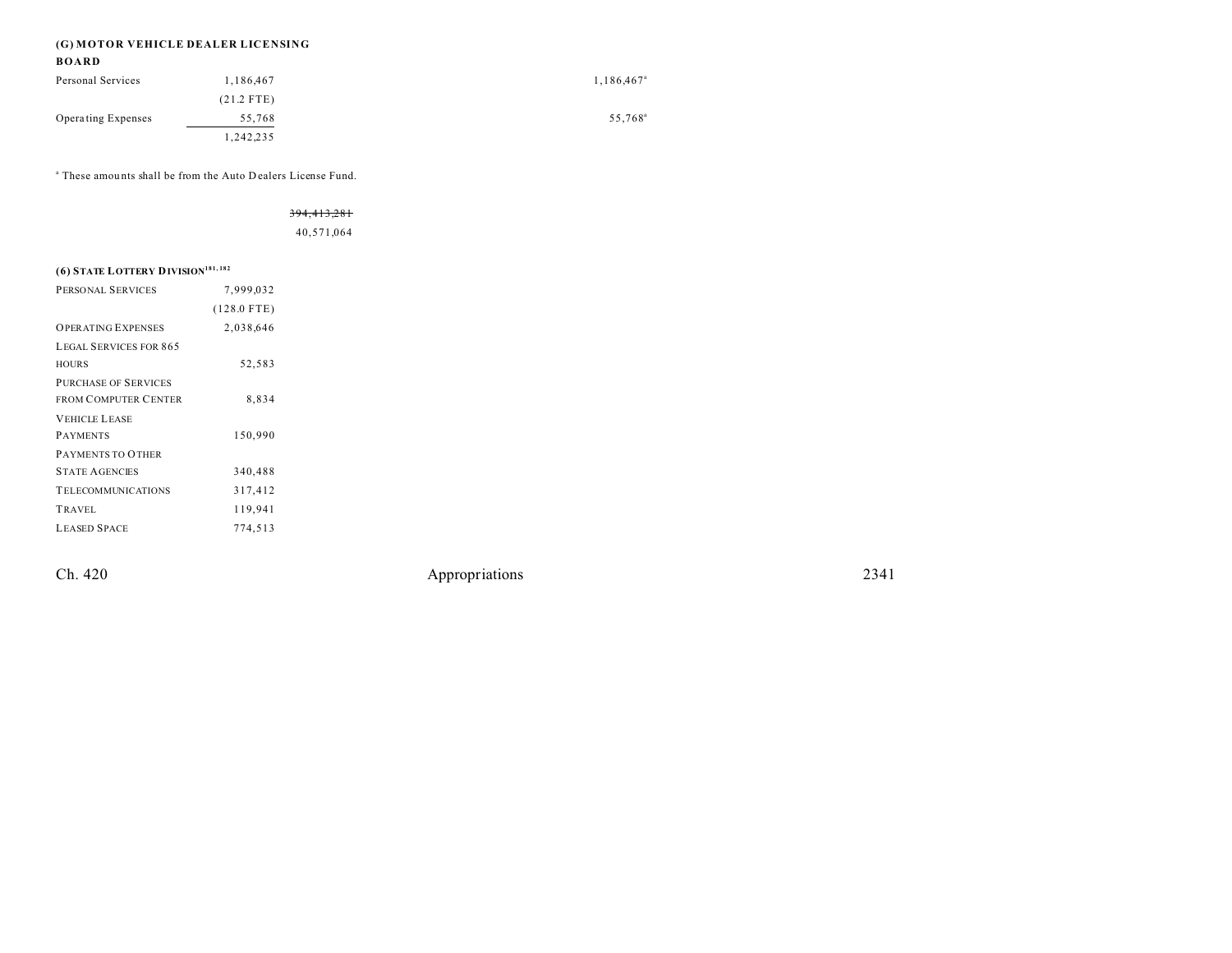| Ch. 420 | Appropriations |
|---------|----------------|
|         |                |

|                             | ITEM &<br><b>SUBTOTAL</b> | TOTAL       | <b>APPROPRIATION FROM</b> |                                                |                      |                                       |                         |
|-----------------------------|---------------------------|-------------|---------------------------|------------------------------------------------|----------------------|---------------------------------------|-------------------------|
|                             |                           |             | GENERAL<br><b>FUND</b>    | <b>GENERAL</b><br><b>FUND</b><br><b>EXEMPT</b> | CASH<br><b>FUNDS</b> | CASH<br><b>FUNDS</b><br><b>EXEMPT</b> | FEDERAL<br><b>FUNDS</b> |
|                             | \$                        | \$          | \$                        | \$                                             | \$                   | \$                                    | $\mathbb S$             |
| <b>CAPITOL COMPLEX</b>      |                           |             |                           |                                                |                      |                                       |                         |
| <b>LEASED SPACE</b>         | 4,557                     |             |                           |                                                |                      |                                       |                         |
| <b>MARKETING AND</b>        |                           |             |                           |                                                |                      |                                       |                         |
| <b>COMMUNICATIONS</b>       | 9,097,225                 |             |                           |                                                |                      |                                       |                         |
| MULTI-STATE LOTTERY         |                           |             |                           |                                                |                      |                                       |                         |
| <b>FEES</b>                 | 177,433                   |             |                           |                                                |                      |                                       |                         |
| <b>VENDOR FEES</b>          | 8,106,848                 |             |                           |                                                |                      |                                       |                         |
| PRIZES                      | 273,047,520               |             |                           |                                                |                      |                                       |                         |
| <b>POWERBALL PRIZE</b>      |                           |             |                           |                                                |                      |                                       |                         |
| <b>VARIANCE</b>             | 4,565,000                 |             |                           |                                                |                      |                                       |                         |
| <b>RETAILER</b>             |                           |             |                           |                                                |                      |                                       |                         |
| COMPENSATION <sup>183</sup> | 35,753,860                |             |                           |                                                |                      |                                       |                         |
| <b>TICKET COSTS</b>         | 4,089,680                 |             |                           |                                                |                      |                                       |                         |
| <b>INDIRECT COST</b>        |                           |             |                           |                                                |                      |                                       |                         |
| <b>ASSESSMENT</b>           | 330,926                   |             |                           |                                                |                      |                                       |                         |
|                             |                           | 346,975,488 |                           |                                                |                      | 346,975,488                           |                         |

a THIS AMOUNT SHALL BE FROM THE STATE LOTTERY FUND PURSUANT TO SECTION 24-35-210, C.R.S.

**TOTALS PART XIX**

| $(REVENUE)^{2,3}$ | \$525.880.307 | \$99.541.338"             | \$39,182,608 <sup>*</sup> | <del>\$385.230.743</del> ° | \$1,925,618 |
|-------------------|---------------|---------------------------|---------------------------|----------------------------|-------------|
|                   | \$518,991.851 | \$98,439,124 <sup>a</sup> | $$39.783.864^b$           | \$378,843,245°             |             |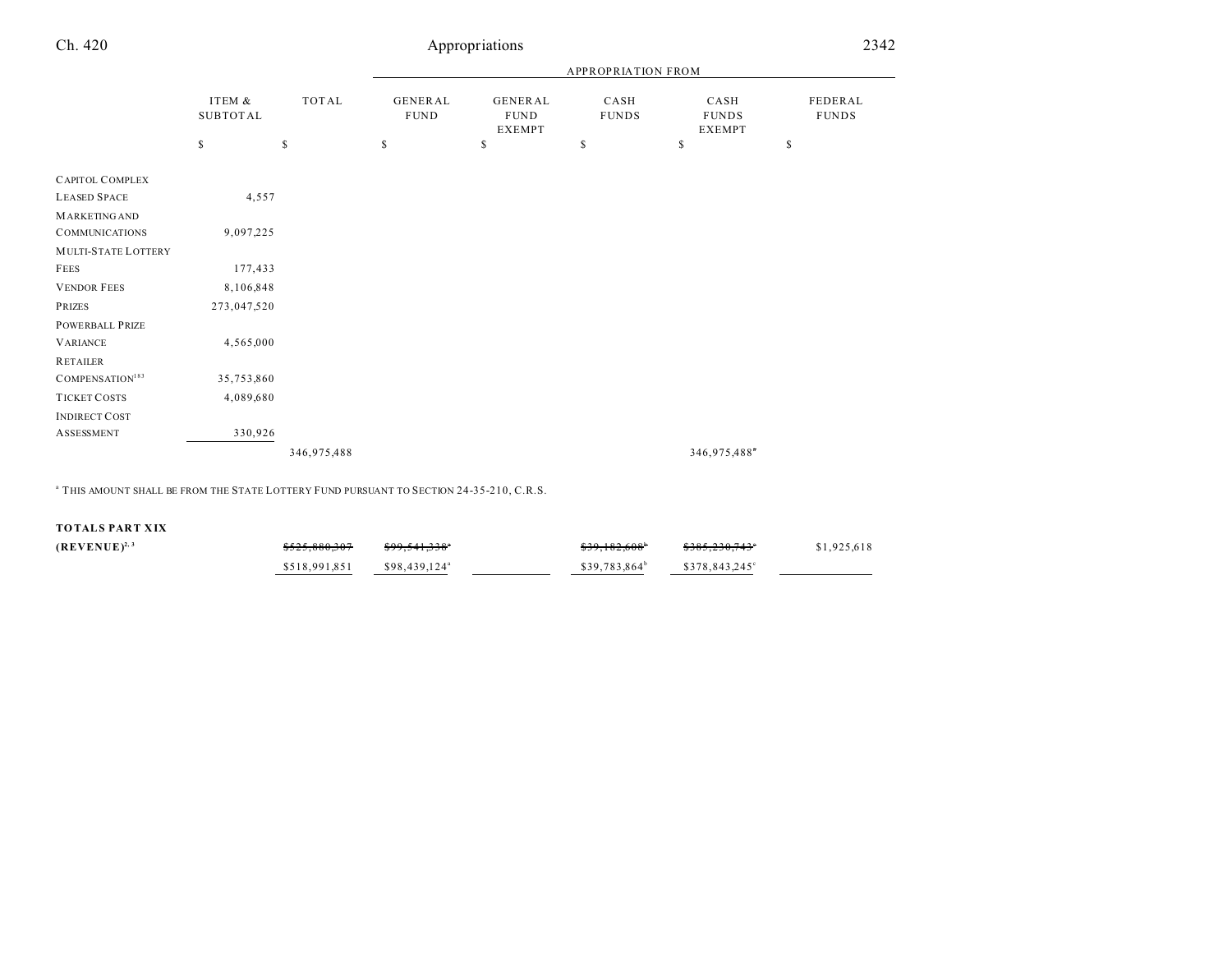<sup>a</sup> Of this amount, \$32,700,000 is included as information for the purpose of complying with the limitation on state fiscal year spending imposed by Article X, Section 20 of the State Constitution. As this amount is continuously appropriated by a permanent statute or constitutional provision it is not subject to the limitation of General Fund Appropriations as set forth in Section 24-75-201.1 (1) (a) (III) (c), C.R.S.

 $b$  Of this amount,  $$382,584$  \$328,706 contains a (T) notation.

Of this amount, \$1,126,656 \$1,155,286 contains a (T) notation, and <del>\$12,105,107</del> \$12,332,865 is from the Highway Users Tax Fund. Of the Highway Users Tax Fund moneys, \$2,503,531 is exempt from the statutory limit on Highway Users Tax Fund appropriations pursuant to Section 43-4-201 (3), C.R.S.

**FOOTNOTES** -- The following statements are referenced to the numbered footnotes throughout section 2.

2 (Governor lined through this provision. See L. 20 03 , p. 355 1.)

- 3 All Departments, Totals -- The General Assembly requ ests that copies of all reports requested in other footnotes contained in this act be delivered to the Joint Budget Committee and the majority and minority leadership in each house of the General Assembly. Each principal department of the state sha ll produ ce its rules in an electronic format that is su itable for pu blic access th rough electronic means. Such rules in such format shall be submitted to the O ffice of Legislative Legal Services for pu blishing on the Internet. It is the intent of the G eneral Assembly that this be done within existing resou rces.
- 4 (Governor lined through this provision. See L. 20 03 , p. 355 1.)
- 176 (Governor lined through this provision. See L. 20 03 , p. 359 2.)
- 177 (Governor lined through this provision. See L. 20 03 , p. 359 2.)
- 178 Department of Revenue, Information Technology Division, Programming Costs for 2003 Session Legislation -- The Department of Revenue is requested to submit a report to the Joint Budget Committee by June 30, 2003, summarizing the estimated computer programming costs to implement legislation enacted during the 2003 session. These cost estimates should include any economies of scale that may exist because mu ltiple bills passed which affect similar systems. The De partm ent is also requested to submit a report to the Joint Budget Committee by December 31, 2003, summarizing the actual programming costs of bills to implement legislation enacted during the 2003 legislative session.